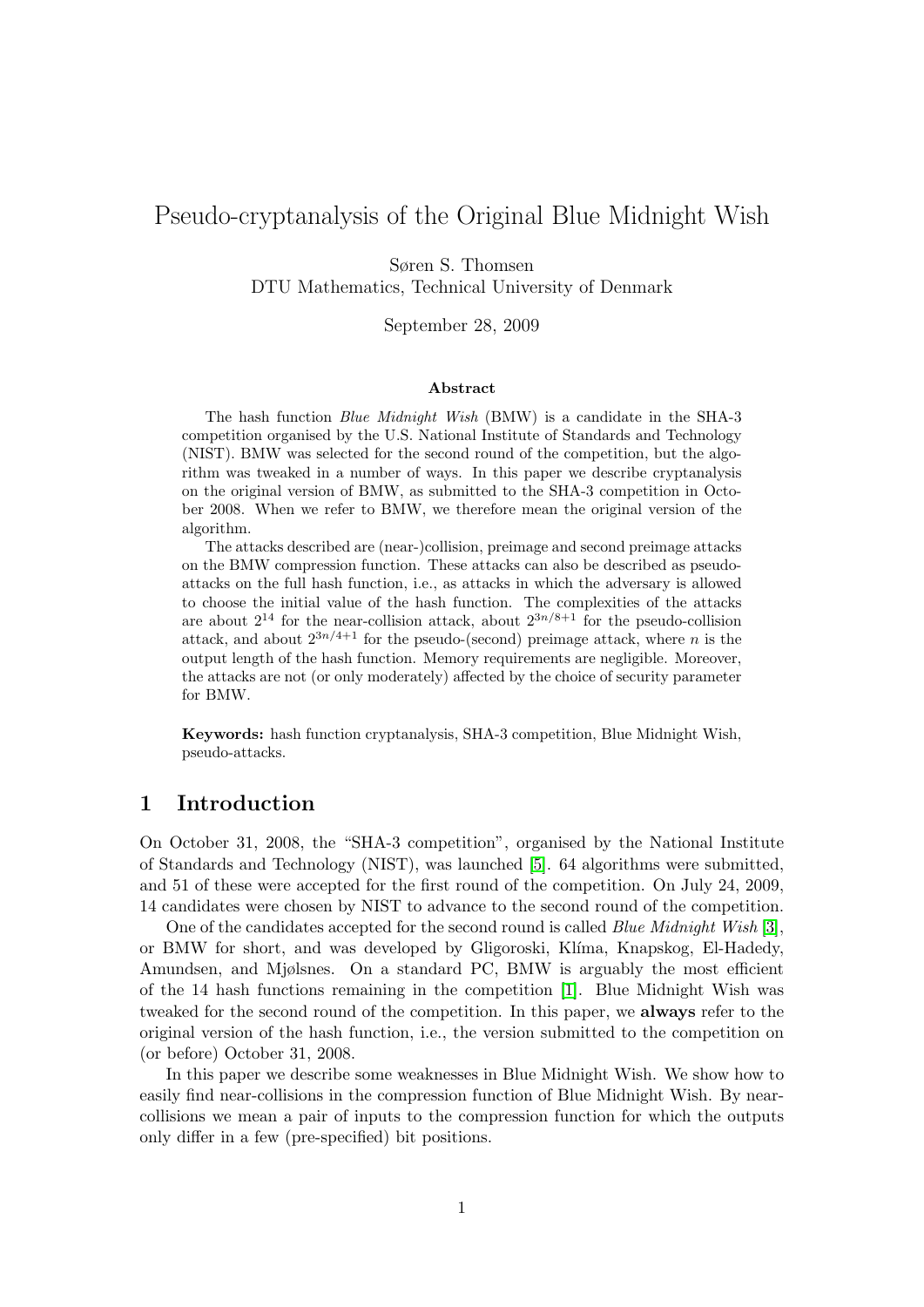We also show how to find collisions, preimages, and second preimages in the compression function, faster than what is possible for an ideal compression function. This can be done by controlling 128, respectively 256 bits of the output of the compression function of BMW-256, respectively BMW-512. By controlling we mean that the adversary can give these bits any value he wishes with negligible effort. These attacks on the compression function can be extended to become pseudo-attacks on the full hash function, i.e., attacks which allow the adversary to pick the initial value of the hash function. The complexity of these attacks corresponds to the complexity of a 192-bit, respectively 384-bit ideal hash function in the case of BMW-256, respectively BMW-512. Hence, for instance, pseudo-collisions can be found in BMW-512 in time about  $2^{192}$ , which is to be compared to the expected  $2^{256}$  for an ideal 512-bit hash function. Memory requirements of all attacks are negligible.

We point out that the attacks described in this paper do not seem to apply to the tweaked version of Blue Midnight Wish. We are making these results public in the hope that they will somehow be useful to other cryptanalysts.

## 1.1 Organisation of the Paper

We explain the notation used throughout the paper in the next subsection. Then, in Section [2](#page-1-0) we describe how the Blue Midnight Wish hash functions work. In Section [3](#page-4-0) we describe the near-collision attack on the compression function. In Section [4,](#page-7-0) we describe a more general pseudo-attack, which may be used in pseudo-collision, -preimage, and -second preimage attacks, and we give some concrete examples. In Section [5](#page-12-2) we conclude.

## 1.2 Notation

The symbol '⊕' denotes exclusive-or (XOR).  $x^{\ll s}$  means x shifted left bitwise by s positions; similarly,  $x^{s}$  means x shifted right by s positions. By  $x^{s}$  we mean x rotated (cyclically shifted) left by s positions. The expression  $x||y$  denotes the concatenation of the two bit strings x and y, and we denote the bitlength of x by |x|.

## <span id="page-1-0"></span>2 A Description of Blue Midnight Wish

Blue Midnight Wish is in fact a collection of four hash functions returning digests of four different sizes: 224 bits, 256 bits, 384 bits, and 512 bits. The two shortest digests are computed in the same way, except in the final step, which is a truncation. Likewise for the two longest digests. The word size, denoted by  $w$ , for the short variants is 32 bits, and for the long variants is 64 bits. Apart from the word size, all four variants are very similar. A little-endian byte ordering is assumed.

Blue Midnight Wish applies only four different types of operations: additions modulo  $2^w$ , exclusive-ors (XORs), and bitwise shifts and rotations. In the following, all additions of words in the description of Blue Midnight Wish are to be taken modulo  $2^w$ .

Blue Midnight Wish maintains a state of 16 words during the processing of a message; only in the end, the 16 words are truncated down to 6, 7, or 8, depending on the digest size (truncation is done by throwing away the first 10, 9, or 8 words, respectively). Message blocks are also 16 words in length, and Blue Midnight Wish operates with a compression function mapping  $2 \times 16$  words to 16 words. The compression function is iterated in a standard fashion [\[2,](#page-12-3) [4\]](#page-13-1). Hence, the message m of bitlength  $\mu = |m|$  must be padded to a length that is a multiple of  $16w$  bits, which is done by first appending a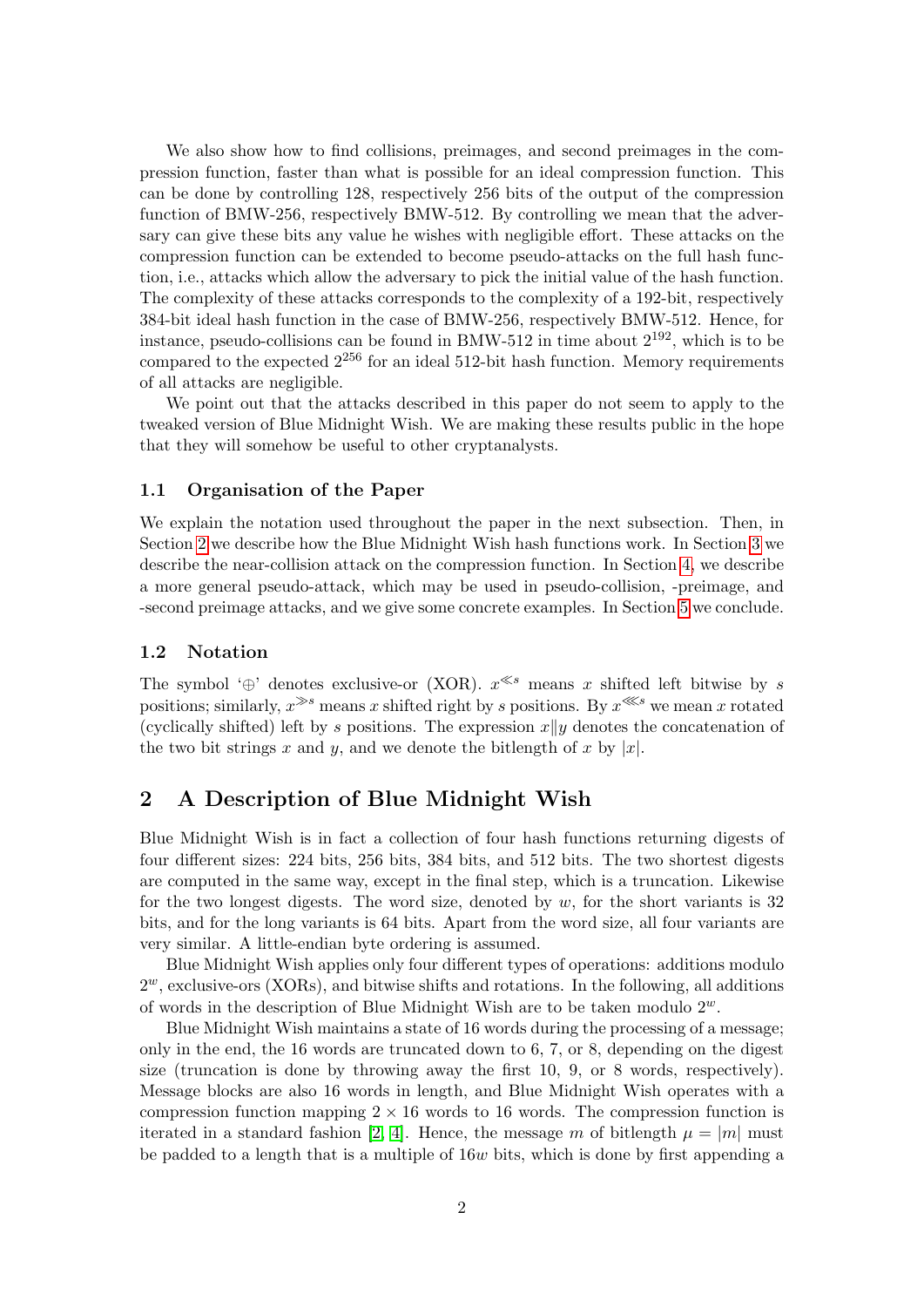'1'-bit, then appending  $z = -\mu - 65 \mod 16w$  '0'-bits (this part of the padding will be called "10..." padding in the following), and finally appending a  $64$ -bit representation of the message length  $\mu$  (length padding).

We now turn to a description of the Blue Midnight Wish compression function.

### 2.1 The Blue Midnight Wish Compression Function

The Blue Midnight Wish compression function takes two 16-word inputs and returns a single 16-word output. It applies three different sub-functions, which are called  $P$ ,  $f_1$ , and  $f_2$ . P is an efficiently invertible permutation<sup>[1](#page-2-0)</sup>.  $f_1$  is a so-called multi-permutation taking two inputs, meaning that by fixing one of the inputs, the function is a permutation on the other input. Finally,  $f_2$  compresses three inputs of 16 words to a single 16-word output, which is also the output of the compression function.

The two 16-word inputs to the compression function will be called H and M, H being the chaining variable, and M being the message block. Referring to a single word in one of the inputs will be denoted by  $H_i$  or  $M_i$ , meaning word number i, where counting starts from 0. Hence, (e.g.)  $M = M_0||M_1|| \cdots ||M_{15}$ .

The input to the permutation P is  $H \oplus M$ . The output of P is denoted Y =  $Y_0||Y_1|| \cdots ||Y_{15}$ . The inputs to  $f_1$  are Y and M. The output of  $f_1$  is denoted  $Z =$  $Z_0||Z_1|| \cdots ||Z_{15}$ . The inputs to  $f_2$  are Y, Z, and M, and the output, which is also the output of the compression function, is denoted  $H^*$ . See also Figure [1.](#page-2-1)



<span id="page-2-1"></span>Figure 1: The Blue Midnight Wish compression function.

Given Y and M, H can easily be computed as  $P^{-1}(Y) \oplus M$ , since P is efficiently invertible. Moreover,  $H$  is not used as input to any other sub-function than  $P$ . Hence, in attacks on the compression function, the details of  $P$  are irrelevant, and therefore we postpone a description of these to Appendix [A.](#page-13-2) We now describe the two other components of the compression function.

### <span id="page-2-2"></span>2.1.1 A Description of  $f_1$ .

As mentioned, the inputs to  $f_1$  are M and Y, and the output is denoted Z. Let  $Q = Y||Z$ be a 32-word vector, and note that when  $f_1$  is called,  $Q$  contains 16 already computed words, and 16 "null" words. Then,  $f_1$  can be described as a shift register, that computes one word of Q at the time as a function of the previous 16 words of Q.

There are two variants of the step function that computes each new word of Q: a simple step function, and a more complex one. Since 16 words are computed in  $f_1$ ,

<span id="page-2-0"></span><sup>&</sup>lt;sup>1</sup>In the Blue Midnight Wish specification, a mapping  $f_0: \{0,1\}^{16w} \times \{0,1\}^{16w} \to \{0,1\}^{16w}$  is defined. Since  $f_0$  is a permutation on the XOR of its two inputs, we choose to focus on this permutation and denote it P, i.e.,  $f_0(H, M) = P(H \oplus M)$ .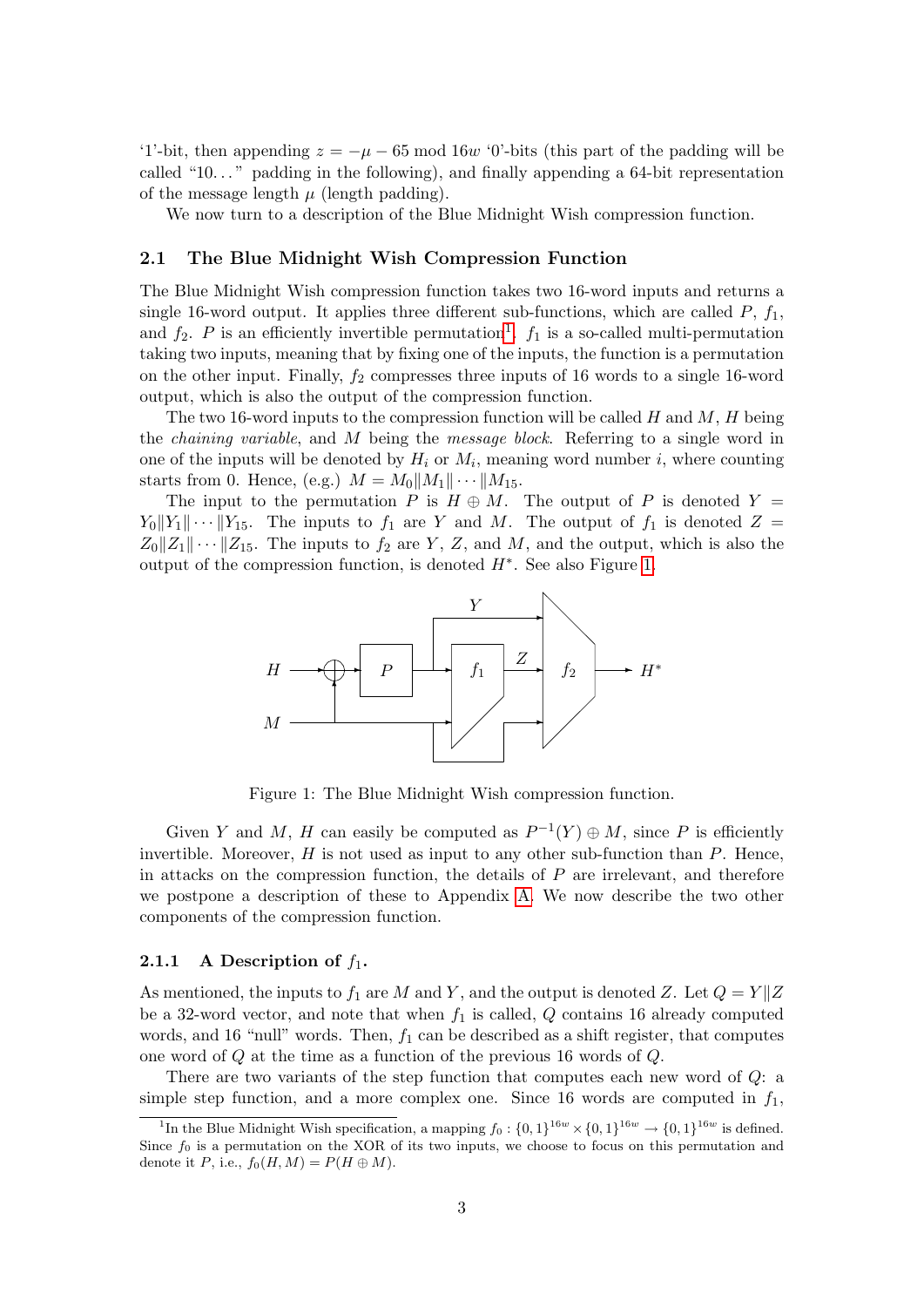there are always 16 rounds, but the number of complex and simple rounds depends on a tunable security parameter. By default, there are first two complex rounds and then 14 simple rounds, and we shall generally assume that this is the distribution of complex and simple rounds. However, all our attacks apply to BMW using any value of the security parameter (in the case of the near-collision attack, some modifications are required).

Both complex and simple rounds use a number of invertible sub-functions  $s_0, \ldots, s_5$ and  $r_1, \ldots, r_7$ , whose descriptions are postponed to Appendix [B.](#page-14-0) Both types of rounds also use the same "message schedule": consider M to be a 16-element column vector in  $\mathbb{Z}_{2^w}$ , and define the matrix **B** as the circulant matrix whose first row contains the 16 elements

$$
[1, 0, 0, 1, 0, 0, 0, 0, 0, 0, -1, 0, 0, 0, 0, 0].
$$

Row  $i + 1$  of **B** is row i cyclically shifted one position to the right. Note that **B** is invertible for both word sizes 32 and 64; the inverses can be found in Appendix [C.](#page-14-1) Define  $W = \mathbf{B} \cdot M \mod 2^w$ , with  $W_i$  referring to the *i*th word of W. In round *i* of  $f_1$ ,  $W_i$  is involved in the computation of  $Z_i = Q_{i+16}$ .

Furthermore, 16 constants  $K_i$  are defined as  $\lfloor 2^w/3 \rfloor \cdot i$ . We can now describe a complex round as

$$
Q_{i+16} \leftarrow s_1(Q_i) + s_2(Q_{i+1}) + s_3(Q_{i+2}) + s_0(Q_{i+3})
$$
  
+ 
$$
s_1(Q_{i+4}) + s_2(Q_{i+5}) + s_3(Q_{i+6}) + s_0(Q_{i+7})
$$
  
+ 
$$
s_1(Q_{i+8}) + s_2(Q_{i+9}) + s_3(Q_{i+10}) + s_0(Q_{i+11})
$$
  
+ 
$$
s_1(Q_{i+12}) + s_2(Q_{i+13}) + s_3(Q_{i+14}) + s_0(Q_{i+15})
$$
  
+ 
$$
W_i + K_i,
$$

for increasing  $i$ ; for the default choice of the tunable security parameter,  $i$  increases from 0 to 1. A simple round, covering the range of remaining values of  $i$  up to and including 15, is described as

$$
Q_{i+16} \leftarrow Q_i + r_1(Q_{i+1}) + Q_{i+2} + r_2(Q_{i+3})
$$
  
+
$$
Q_{i+4} + r_3(Q_{i+5}) + Q_{i+6} + r_4(Q_{i+7})
$$
  
+
$$
Q_{i+8} + r_5(Q_{i+9}) + Q_{i+10} + r_6(Q_{i+11})
$$
  
+
$$
Q_{i+12} + r_7(Q_{i+13}) + s_5(Q_{i+14}) + s_4(Q_{i+15})
$$
  
+
$$
W_i + K_i.
$$

Note that given  $M$  and 16 consecutive words of  $Q$ , the remaining 16 words of  $Q$  can be computed; in particular, given  $M$  and  $Z, Y$  can be computed. Likewise, given  $Y$  and Z (i.e., all of Q), M can be computed via W as  $M = \mathbf{B}^{-1} \cdot W \mod 2^w$ .

#### 2.1.2 A Description of  $f_2$ .

The sub-function  $f_2$  takes as input M, Y, and Z. Let

$$
X_L = Z_0 \oplus Z_1 \oplus \cdots \oplus Z_7 \text{ and}
$$
  

$$
X_H = Z_0 \oplus Z_1 \oplus \cdots \oplus Z_{15}.
$$

The output words  $H_0^*, \ldots, H_{15}^*$  are computed as follows.

$$
H_0^* = (X_H^{\ll 5} \oplus Z_0^{\gg 5} \oplus M_0) + (X_L \oplus Z_8 \oplus Y_0)
$$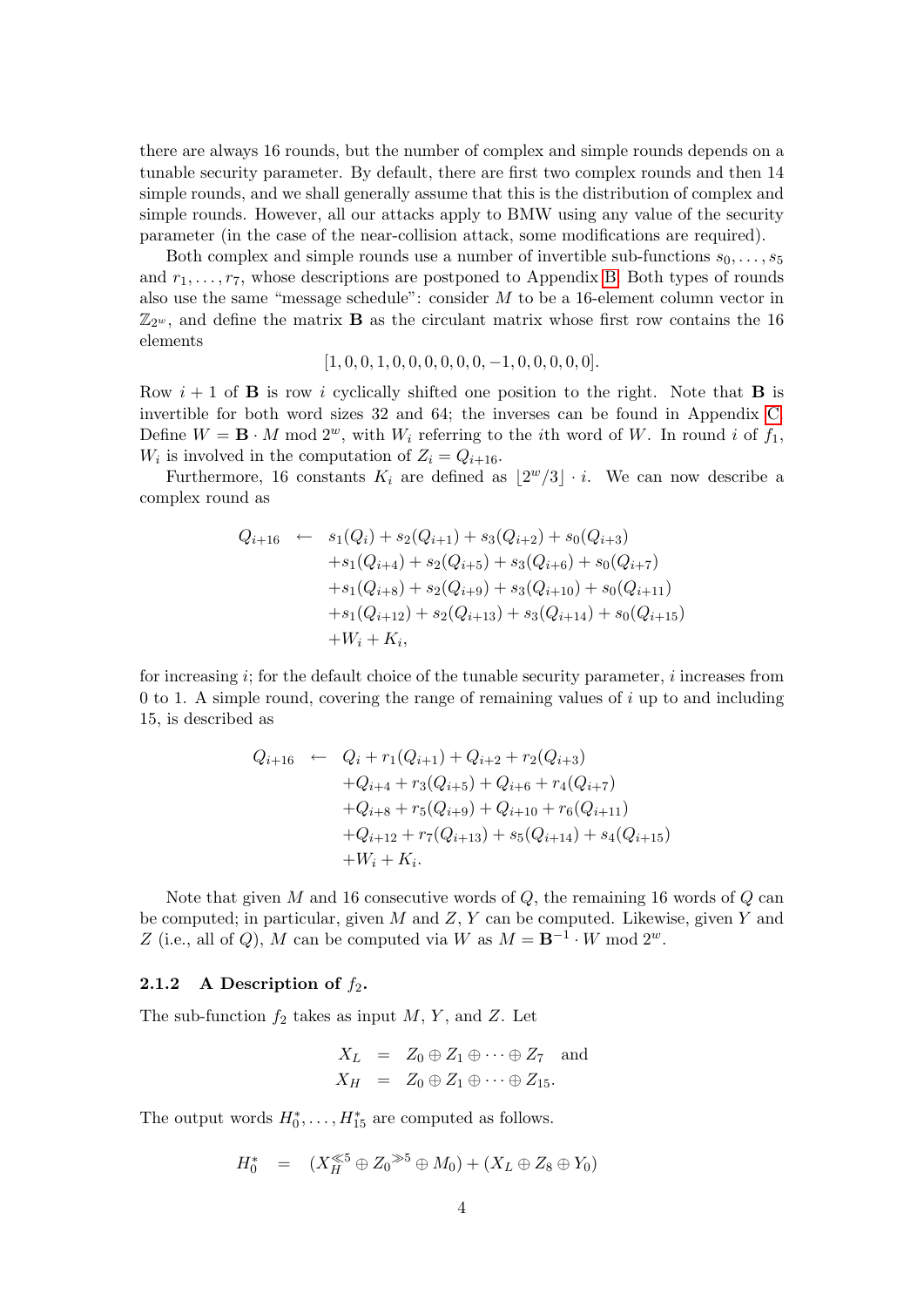$$
H_1^* = (X_H^{\geq 7} \oplus Z_1^{\leq 8} \oplus M_1) + (X_L \oplus Z_9 \oplus Y_1)
$$
  
\n
$$
H_2^* = (X_H^{\geq 5} \oplus Z_2^{\leq 5} \oplus M_2) + (X_L \oplus Z_{10} \oplus Y_2)
$$
  
\n
$$
H_3^* = (X_H^{\geq 1} \oplus Z_3^{\leq 5} \oplus M_3) + (X_L \oplus Z_{11} \oplus Y_3)
$$
  
\n
$$
H_4^* = (X_H^{\geq 3} \oplus Z_4 \oplus M_4) + (X_L \oplus Z_{12} \oplus Y_4)
$$
  
\n
$$
H_5^* = (X_H^{\geq 4} \oplus Z_6^{\leq 6} \oplus M_5) + (X_L \oplus Z_{13} \oplus Y_5)
$$
  
\n
$$
H_6^* = (X_H^{\geq 11} \oplus Z_7^{\leq 2} \oplus M_7) + (X_L \oplus Z_{15} \oplus Y_7)
$$
  
\n
$$
H_8^* = (H_4^*)^{\leq 89} + (X_H \oplus Z_8 \oplus M_8) + (X_L^{\leq 8} \oplus Z_7 \oplus Y_8)
$$
  
\n
$$
H_9^* = (H_5^*)^{\leq 810} + (X_H \oplus Z_9 \oplus M_9) + (X_L^{\leq 6} \oplus Z_0 \oplus Y_9)
$$
  
\n
$$
H_{10}^* = (H_6^*)^{\leq 811} + (X_H \oplus Z_{10} \oplus M_{10}) + (X_L^{\leq 6} \oplus Z_1 \oplus Y_{10})
$$
  
\n
$$
H_{11}^* = (H_7^*)^{\leq 812} + (X_H \oplus Z_{11} \oplus M_{11}) + (X_L^{\leq 6} \oplus Z_1 \oplus Y_{10})
$$
  
\n
$$
H_{11}^* = (H_7^*)^{\leq 813} + (X_H \oplus Z_{12} \oplus M_{12}) + (X_L^{\geq 8} \oplus Z_3 \oplus Y_{1
$$

## <span id="page-4-0"></span>3 Near-collisions in the Compression Function

Attacks on the compression function of Blue Midnight Wish are not affected by the permutation  $P$ , since this permutation can be inverted, and thereby the chaining input can be computed.

One may also observe that by choosing the same  $(XOR)$  differences in H and M. there is no input difference in  $P$ , and therefore also no output difference. By ensuring that only the last few words of the expanded message  $W$  contain a difference, we see that no difference is involved in a large part of  $f_1$ . Combined with the fact that diffusion is not very effective in  $f_2$ , this observation leads to near-collisions in the compression function.

Hence, a strategy to find the best (lowest weight) near-collision in the compression function is to search for difference patterns of the last few words of  $W$ , such that these differences do not spread too much in the last few rounds of  $f_1$  and in  $f_2$ . Note that the inverse message schedule must be applied to W in order to be able to compute  $f_2$ , and this message schedule will cause some diffusion of differences in  $W$ ; however, differences in the most significant bits (MSBs) will remain in the MSB positions after the inverse message schedule is applied. Therefore, an obvious choice is to search for difference patterns in W that only affect the MSBs of words of W.

## 3.1 An Example

In the case of both BMW-256 and BMW-512, the search mentioned showed that a good difference pattern in W has differences in the MSBs of  $W_{13}$ ,  $W_{14}$ , and  $W_{15}$  only. The inverse message schedule causes differences in the MSBs of  $M_0$ ,  $M_1$ ,  $M_3$ ,  $M_4$ ,  $M_7$ ,  $M_9$ , and  $M_{13}$ . Hence, there are 7 bit differences in  $M$ , which are introduced in the function  $f_2$ .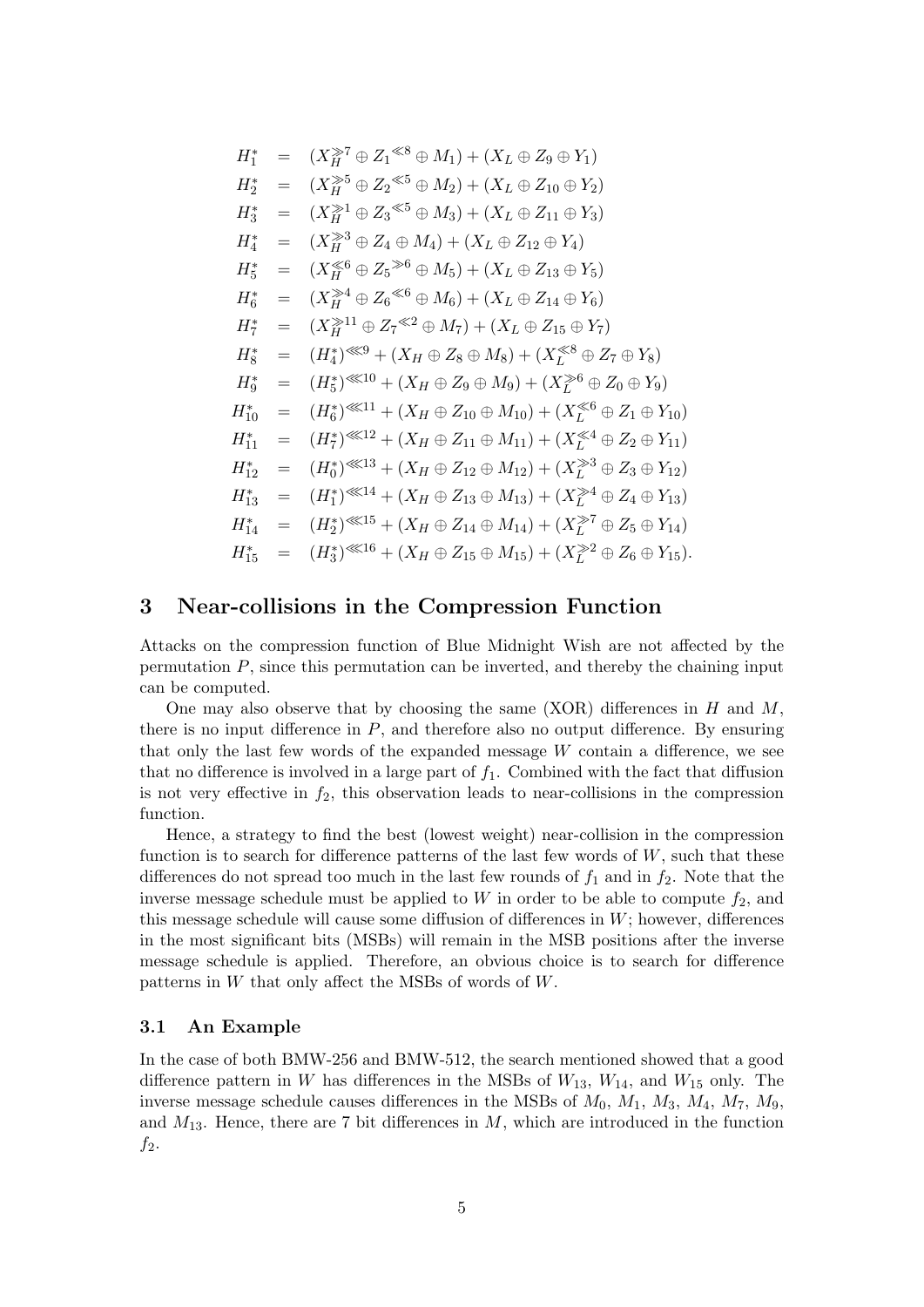|  |  | Table 2: The desired binary differences in the last three words of $Z$ . |  |  |  |  |
|--|--|--------------------------------------------------------------------------|--|--|--|--|
|  |  |                                                                          |  |  |  |  |

<span id="page-5-0"></span>

| Word     | Desired XOR difference (binary) |
|----------|---------------------------------|
| $Z_{13}$ | 1000                            |
| $Z_{14}$ | 0100                            |
| $Z_{15}$ | 1100                            |

A difference in  $W_{13}$  is propagated directly to  $Z_{13}$  in the 13th round of  $f_1$ . Hence,  $Z_{13}$ obtains the difference 100...0 (in binary). In round 14, the function  $s_4$  is applied to  $Z_{13}$ yielding the difference 1100...0 (see Appendix [B\)](#page-14-0), and a difference in the MSB of  $W_{14}$ is also introduced. The end result is the difference  $0100...$  0 in  $Z_{14}$  with probability  $1/2$ . Finally, in round 15, the function  $s_5$  is applied to  $Z_{13}$  yielding the difference 10100...0, the function  $s_4$  is applied to  $Z_{14}$  yielding the difference 01100...0, and a difference in the MSB of  $W_{15}$  is also introduced. Optimally, these differences result in the difference 1100...0 in  $Z_{15}$ , since then  $\Delta Z_{13} \oplus \Delta Z_{14} \oplus \Delta Z_{15} = 0$  ( $\Delta Z_i$  meaning the difference on  $Z_i$ , which means that in  $f_2$ , the variables  $X_L$  and  $X_H$  will contain no difference. The total probability of this characteristic is about  $2^{-3}$ . See Table [2.](#page-5-0)

In  $f_2$ , as mentioned, the desired bit differences in Z yield no difference in  $X_L$  and  $X_H$ . Hence, in the output words  $H_0^*, H_1^*, H_3^*, H_4^*$ , there are only differences in the MSBs, and these come from the message M. There is no difference in  $H_2^*$ . In  $H_5^*$ , the MSB difference in  $Z_{13}$  is inherited, and there are no other differences. In  $H_6^*$ , the difference 0100...0 in  $Z_{14}$  is inherited and with probability 1/2 does not propagate. In  $H_7^*$ , the MSB difference in  $M_7$  cancels the MSB difference in  $Z_{15}$ , and the resulting difference is 0100...0, which does not propagate with probability  $1/2$ .

In  $H_8^*$ , the difference coming from  $H_4^*$  is rotated and does not propagate with probability 1/2. When it does not propagate, the difference is  $0...0100000000$ . In  $H_9^*$ , differences come from  $H_5^*$  and  $M_9$ . The MSB difference in  $H_5^*$  is rotated by 10 positions to yield  $0 \ldots 01000000000$ . With probability  $1/2$ , it does not propagate. The MSB difference from  $M_9$  is inherited. In  $H_{10}^*$ , the difference from  $H_6^*$  is rotated by 11 positions to yield  $0 \ldots 01000000000$  with probability  $1/2$ . In  $H_{11}^*$ , the difference from  $H_7^*$  is rotated by 12 positions to yield 0...010000000000 with probability 1/2. In  $H_{12}^*$ , the MSB difference from H<sup>∗</sup> 0 is rotated by 13 positions to yield 0 . . . 01000000000000 with probability 1/2. In  $H_{13}^*$ , there are differences in three input words:  $H_1^*$ ,  $Z_{13}$ , and  $M_{13}$ . However, the MSB differences in  $Z_{13}$  and  $M_{13}$  cancel each other out, and the MSB difference in  $H_1^*$  yields 0...0100000000000000 with probability 1/2. In  $H_{14}$ , the difference 0100...0 from  $Z_{14}$  is inherited with probability 1/2, and this is the only input difference. Finally, in  $H_{15}^*$  there are differences coming from  $H_3^*$  and  $Z_{15}$ ; these yield 0100...01000000000000000000 with total probability 1/4.

To sum up, there are one-bit differences in  $H_0^*, H_1^*, H_3^*, \ldots, H_8^*, H_{10}^*, \ldots, H_{14}^*$ , and two-bit differences in  $H_9^*$  and  $H_{15}^*$  (see Table [3\)](#page-6-0). The total number of bit differences is 17, and the total probability of this near-collision is about  $2^{-14}$  (assuming independence). 10 of the differences are in the words  $H_8^*, \ldots, H_{15}^*$ , which are the output words of the BMW-256 and BMW-512 hash functions (after truncation). 9 differences are in the words  $H_9^*, \ldots, H_{15}^*$ , which are the output words of the BMW-224 hash function. 7 differences are in the words  $H_{10}^*, \ldots, H_{15}^*$ , which are the output words of the BMW-384 hash function.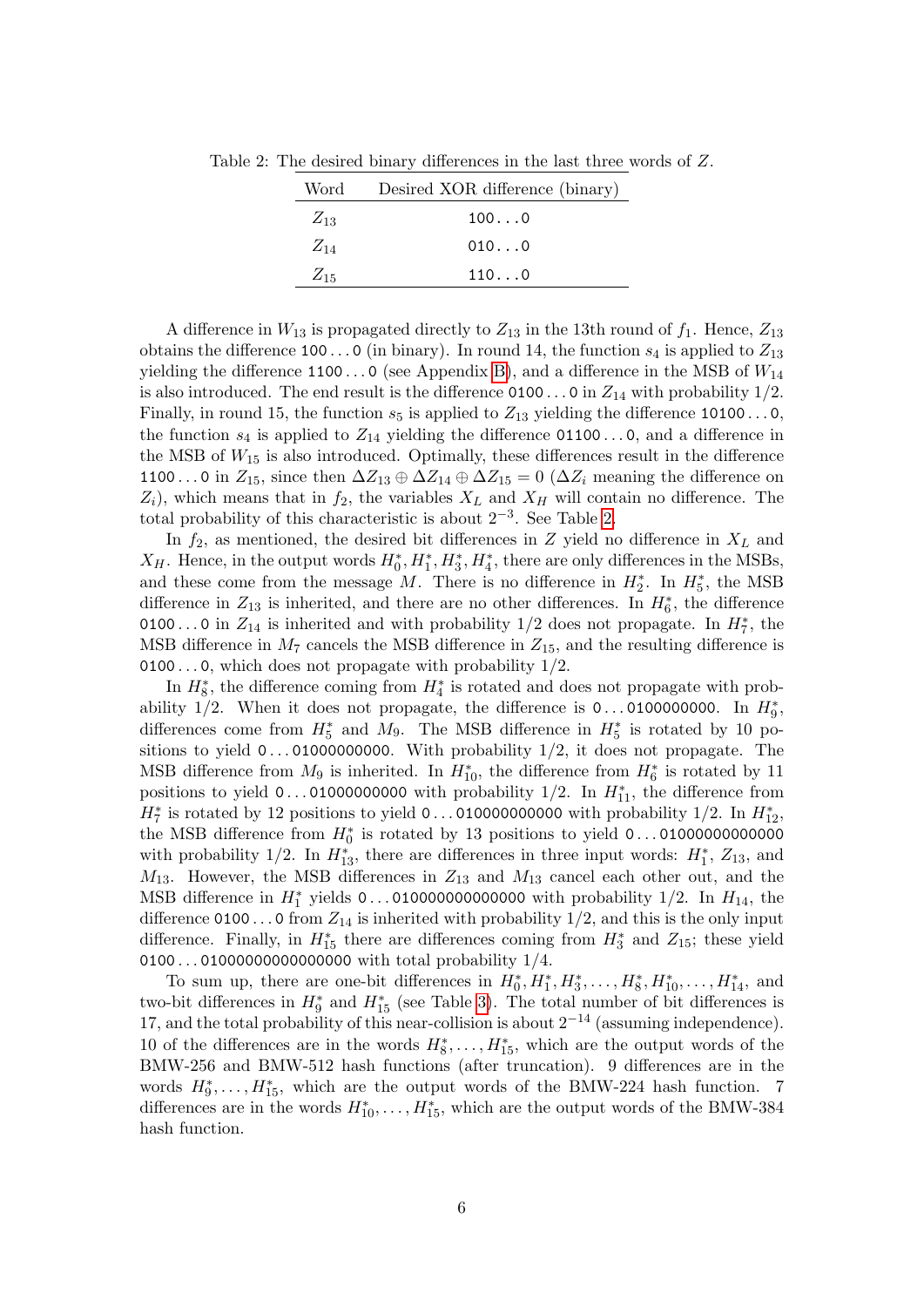| Word       | XOR difference (binary) |
|------------|-------------------------|
| $H_0^*$    | 10000000000000000000    |
| $H_1^*$    | 10000000000000000000    |
| $H_2^*$    | 00000000000000000000    |
| $H_3^*$    | 10000000000000000000    |
| $H_4^*$    | 10000000000000000000    |
| $H_5^*$    | 10000000000000000000    |
| $H_6^*$    | 01000000000000000000    |
| $H_7^*$    | 01000000000000000000    |
| $H_8^*$    | 00000000000100000000    |
| $H^*_{9}$  | 10000000001000000000    |
| $H_{10}^*$ | 00000000001000000000    |
| $H_{11}^*$ | 00000000010000000000    |
| $H_{12}^*$ | 00000001000000000000    |
| $H_{13}^*$ | 00000010000000000000    |
| $H_{14}^*$ | 01000000000000000000    |
| $H^*_{15}$ | 01001000000000000000    |

<span id="page-6-0"></span>Table 3: Output differences in the near-collision attack on the BMW compression function. Apply to all variants.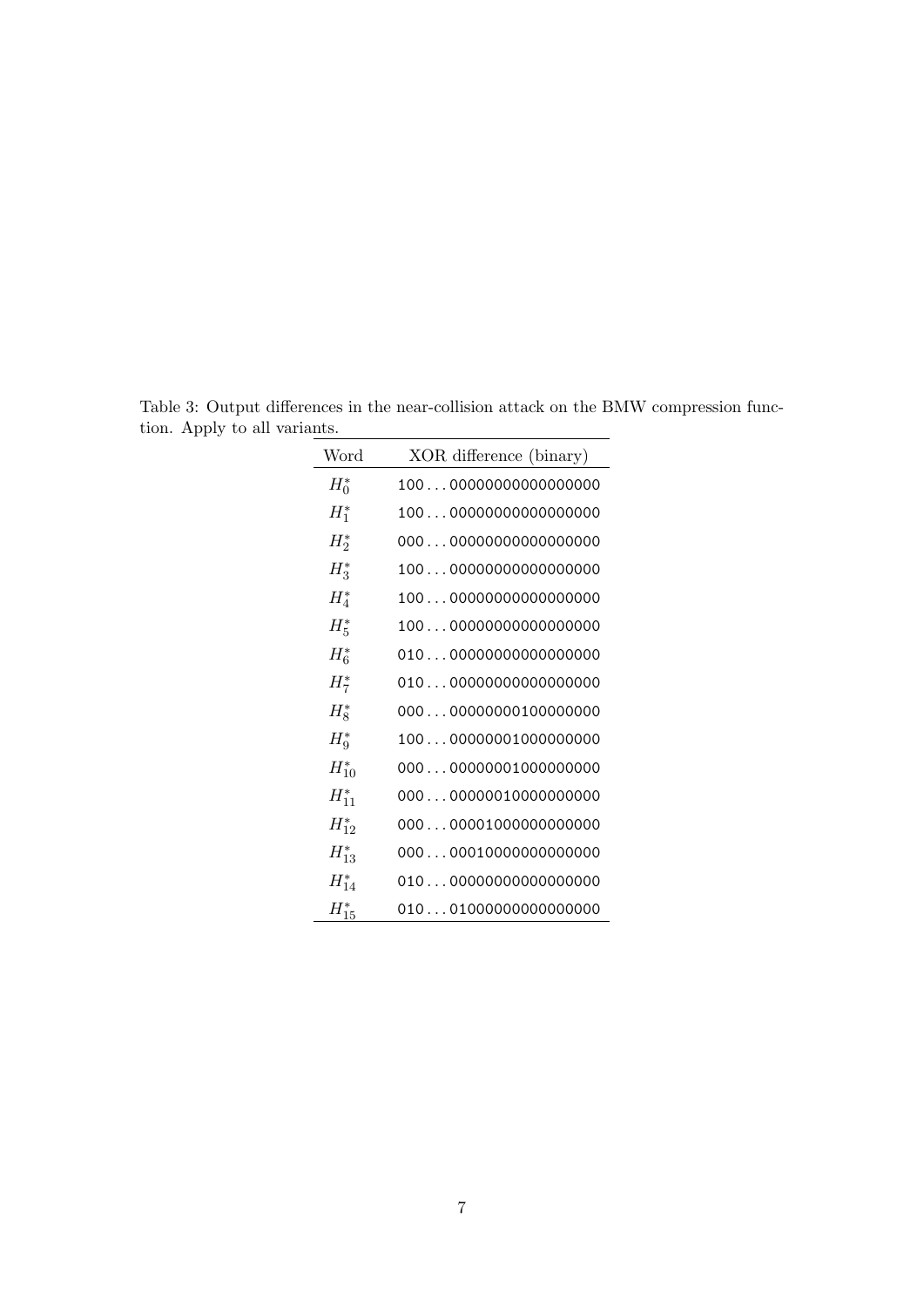## 3.2 Other Difference Patterns

We note that the difference in  $Z$  may be slightly different, and still give the same results as those described. For instance, the difference patterns of  $Z_{14}$  and  $Z_{15}$  may be swapped.

Moreover, there are in fact slightly better message difference patterns than the one described above. As an example, a difference in the MSB of  $W_{13}$  and in the secondmost significant bit of  $W_{15}$  yields—with a high probability—a near-collision in all but 14 bits of the compression function output (9 of these are in the last eight words). However, the corresponding message difference in M has a higher Hamming weight, and specifically there are differences in the words  $M_{14}$  and  $M_{15}$ , which (in a pseudo-attack on the hash function) are reserved for padding. We did not find simple difference patterns with differences only in the last few words of  $W$  that lead to full collisions with high probability.

With a value of the security parameter above 13, the above characteristic has a low (if not zero) probability. However, even with a value of 16, a high probability characteristic exists producing near-collisions of total Hamming weight as low as 24 for the 16 output words of the compression function (see [\[6\]](#page-13-3)).

## 3.3 A Pseudo-near-collision in BMW-256

In the attack described above, there are no differences in  $M_{14}$  and  $M_{15}$ , which in BMW-256 are the words containing length padding. This means we can extend the nearcollision attack on the compression function to a pseudo-near-collision attack on the BMW-256 hash function. Moreover, one of the colliding messages may start from the correct initial value of BMW-256; the other initial value will be different from the correct one in the same 7 bit positions as those which contain differences in M.

As an example, the bit sequence of length 447 bits starting with the three bytes f3 8b 01 and ending with (423) '0'-bits follows the characteristic described above (with chaining input equal to the BMW-256 initial value). The 256-bit output of the hash function is

#### 7927dc5d5759cdd85bdd3e8276e41dd5fd627bff0f3813f51238db090a5e433d.

When applying the difference pattern described above to both the message and the initial value of BMW-256, the hash function output is

#### 7926dc5d575bcd585bdf3e8276e01dd5fd727bff0f1813f51238db490ade437d.

The XOR of the two outputs is

0001000000020080000200000004000000100000002000000000004000800040.

## <span id="page-7-0"></span>4 Pseudo-attacks

A second observation on the BMW compression function leads to improved pseudocollision, -preimage, and -second preimage attacks: if  $Z_i = 0$  for all i,  $0 \le i < 16$ , then we get the following greatly simplified description of  $f_2$ .

$$
H_0^* = M_0 + Y_0 \nH_1^* = M_1 + Y_1
$$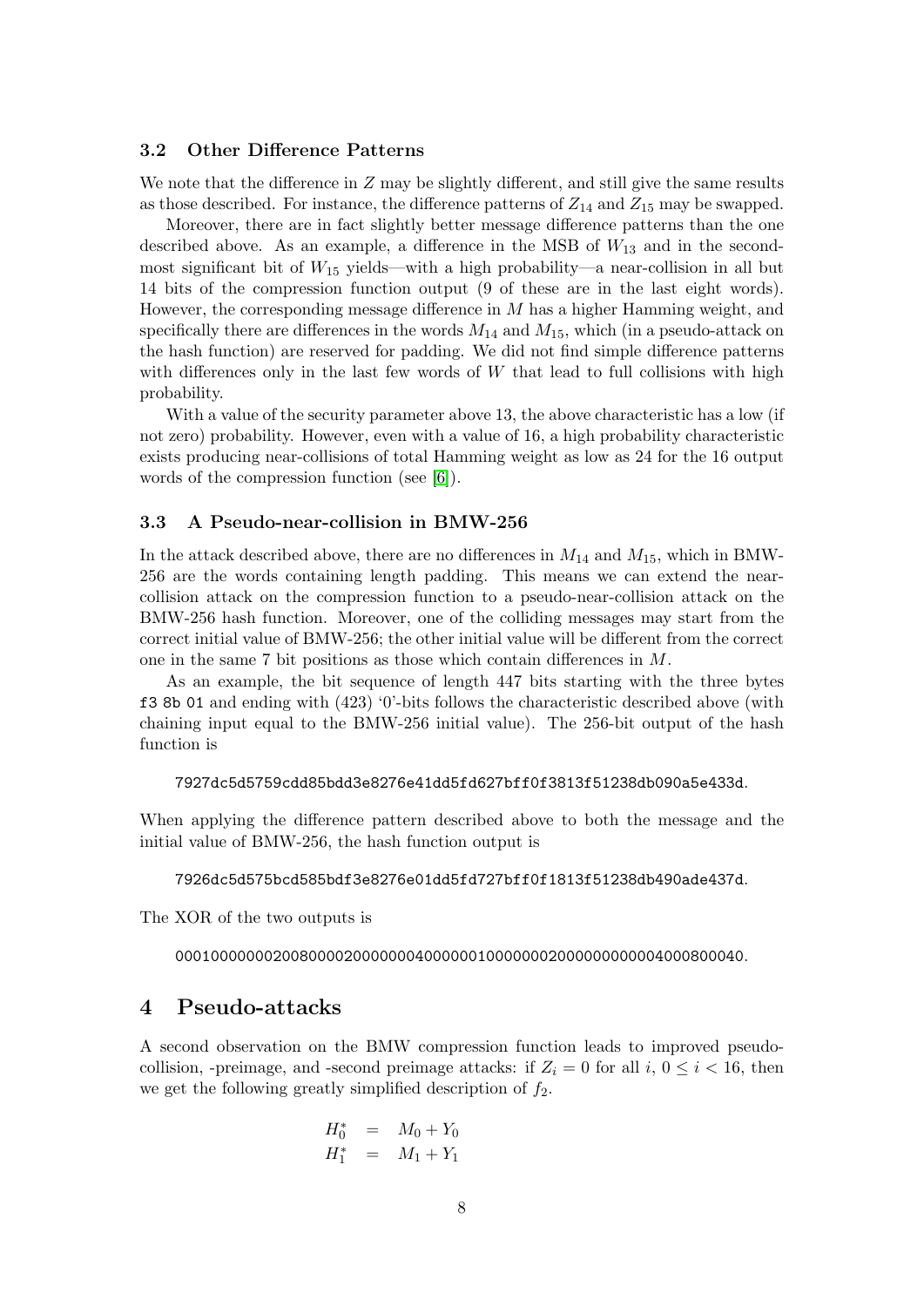$$
H_2^* = M_2 + Y_2
$$
  
\n
$$
H_3^* = M_3 + Y_3
$$
  
\n
$$
H_4^* = M_4 + Y_4
$$
  
\n
$$
H_5^* = M_5 + Y_5
$$
  
\n
$$
H_6^* = M_6 + Y_6
$$
  
\n
$$
H_7^* = M_7 + Y_7
$$
  
\n
$$
H_8^* = (M_4 + Y_4)^{\ll 9} + M_8 + Y_8
$$
  
\n
$$
H_9^* = (M_5 + Y_5)^{\ll 10} + M_9 + Y_9
$$
  
\n
$$
H_{10}^* = (M_6 + Y_6)^{\ll 11} + M_{10} + Y_{10}
$$
  
\n
$$
H_{11}^* = (M_7 + Y_7)^{\ll 12} + M_{11} + Y_{11}
$$
  
\n
$$
H_{12}^* = (M_0 + Y_0)^{\ll 13} + M_{12} + Y_{12}
$$
  
\n
$$
H_{13}^* = (M_1 + Y_1)^{\ll 14} + M_{13} + Y_{13}
$$
  
\n
$$
H_{14}^* = (M_2 + Y_2)^{\ll 15} + M_{14} + Y_{14}
$$
  
\n
$$
H_{15}^* = (M_3 + Y_3)^{\ll 16} + M_{15} + Y_{15}.
$$

## 4.1 Controlling Output Words – A First Example

Some output words of the compression function can be controlled by an attacker after fixing  $Z = 0$ . The idea is to fix some words of M and some words of Y in such a way that a number of output words obtain an arbitrary value chosen by the attacker, and such that  $f_1$  can be computed backwards, i.e., computing  $Y_{15}$  from  $Z$ , then  $Y_{14}$ , etc. Words of  $M$  can be fixed directly, since they are part of the input to the compression function. Words of  $Y$  can be fixed indirectly via words of  $W$ , which, as mentioned, depend on  $M$ . There is enough freedom to fix some words of  $M$  and some words of  $W$ at the same time. More details follow. Note that this attack is independent of the value of the security parameter, since both simple and complex rounds are invertible.

Consider as an example the "new" definition of  $H_{11}^*$ :

$$
H_{11}^* = (M_7 + Y_7)^{\lll 12} + M_{11} + Y_{11}.
$$

By fixing  $M_7$ ,  $Y_7$ ,  $M_{11}$ , and  $Y_{11}$ , one has effectively controlled  $H_{11}^*$ . Message words are part of the input to the compression function. Words of Y can be controlled to some extent via words of  $W$ ; after having fixed  $Z$ , we are able to compute words of  $Y$  in the backward direction, i.e., we compute  $Y_{15}$  first, then  $Y_{14}$  etc., all the way down to  $Y_0$ . Alternatively, we can compute the value of  $W_i$  needed to get some desired value of  $Y_i$ , for any i such that  $Y_j$  is already computed for all  $j > i$ . Thereby, we indirectly control  $Y_i$ .

As a simple example for BMW-256, assume we want  $H_{11}^*$  to obtain the value  $\alpha$ . To do this, we may choose (e.g.)  $M_7 = Y_7 = Y_{11} = 0$  and  $M_{11} = \alpha$ . We obtain  $Y_7 = Y_{11} = 0$  by controlling  $W_7$  and  $W_{11}$ . Note that once Y and M are fixed, we compute H as described in Section [2.1.](#page-2-1) How to control words of  $M$  and words of  $W$  at the same time is now described.

Sticking to the example, assume we want to be able to control  $M_7$ ,  $M_{11}$ ,  $W_7$ , and  $W_{11}$ . Compute  $W = \mathbf{B} \cdot M$  with (initially) all words of M as free parameters. As an example, one gets  $W_{15} = M_2 - M_9 + M_{15}$ . Now, make  $W_{15}$  free by replacing everywhere  $M_{15}$  by  $W_{15} - M_2 + M_9$ . Now  $W_{15}$  is freed, but  $M_{15}$  is no longer free.

Since  $W_{14} = M_1 - M_8 + M_{14}$ , we can make  $W_{14}$  free by replacing everywhere  $M_{14}$ by  $W_{14} - M_1 + M_8$ . We may continue like this, freeing all  $W_i$  down to  $i = 7$  (incl.),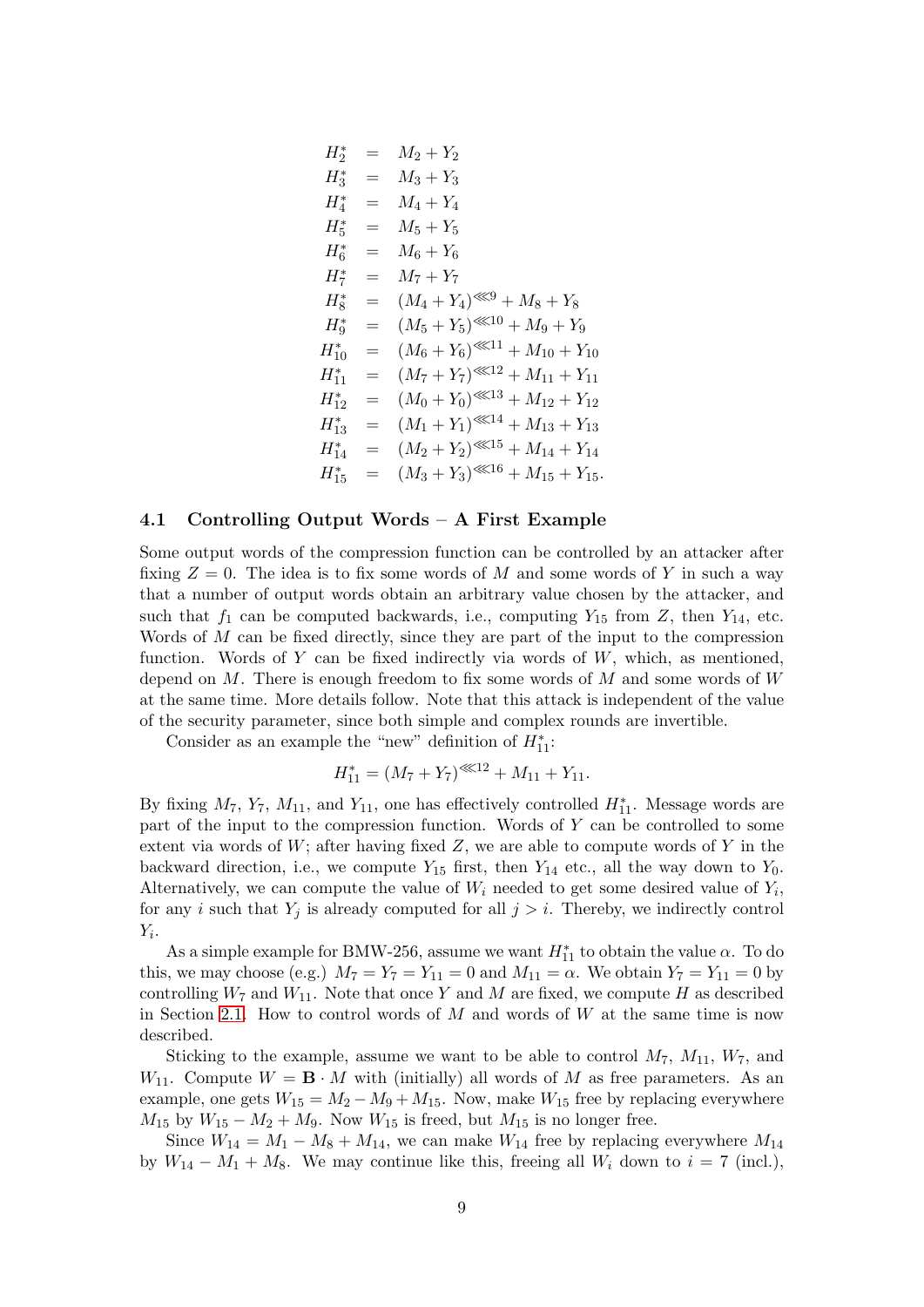without making  $M_7$  or  $M_{11}$  dependent. Since  $M_{13}$ ,  $M_{14}$ , and  $M_{15}$  contain padding, we might want to keep these three words of  $M$  free as well. This way, one obtains (e.g.) the following value of W (where  $M_1$ ,  $M_3$ ,  $M_7$ ,  $M_{11}$ ,  $M_{13}$ ,  $M_{14}$ , and  $M_{15}$  are free words of M, and  $W_7, \ldots, W_{15}$  are free words of W; all other words of M and W are dependent):

$$
-M_{1} + M_{3} + 2M_{7} - M_{13} - W_{7} + W_{13}
$$
\n
$$
2M_{1} - M_{7} - M_{11} + M_{13} + W_{7} - W_{10}
$$
\n
$$
2M_{1} - M_{3} + 3M_{11} + 3M_{14} + M_{15} - 2W_{8} - W_{9} - W_{11} - 2W_{14} - W_{15}
$$
\n
$$
-M_{1} + 2M_{3} - M_{11} - M_{13} - M_{14} + W_{8} + W_{9} - W_{12} + W_{14} + W_{15}
$$
\n
$$
M_{1} + M_{13} - M_{14} + W_{7} - W_{10}
$$
\n
$$
M_{1} + M_{11} + 2M_{14} - M_{15} - W_{11} - W_{14}
$$
\n
$$
M_{3} - M_{7} + M_{13} + M_{15} + W_{9} - W_{12} - W_{13}
$$
\n
$$
W_{7}
$$
\n
$$
\vdots
$$
\n
$$
W_{15}
$$

By computing the words  $Y_i$  in the backward direction, or choosing  $Y_i$  and computing the required  $W_i$  for i from 15 down to 7, we can control all the words  $Y_{15}, Y_{14}, \ldots, Y_7$ . In particular, we can make sure that  $Y_7 = Y_{11} = 0$ . Since  $M_7$  and  $M_{11}$  are free, we can also choose these two message words as we want; in particular, we can choose  $M_7 = 0$ and  $M_{11} = \alpha$ , so that we obtain  $H_{11}^* = \alpha$ . Since we indirectly also control  $H_7^*$ , we can obtain  $H_7^* = \beta$  for any  $\beta$  of our choice via a proper choice of, say,  $M_7$ .

Note that in order to compute  $Y_1$  and  $Y_0$ ,  $s_1$  must be inverted (see Section [2.1.1\)](#page-2-2). This is *slightly* more complicated in practise than computing  $s_1$  in the forward direction, but it can also be done efficiently (with some additional memory requirements) by precomputing and storing all inverses.

The reason for choosing to control  $H_{11}^*$  is that  $Y_7$  is involved in its computation. This means we have to make only a few words of W free  $(W_{15}$  down to  $W_7$ ), and there is still a large amount of freedom in the choice of a number of words of  $M$ . This will be useful in extensions of the attack.

### 4.2 Controlling Additional Output Words

There are many degrees of freedom left. These can be used to control additional output words. For instance, we may control  $H_6^*$  and  $H_{10}^*$  via  $M_6$ ,  $W_6$ ,  $M_{10}$ , and  $W_{10}$ . We again keep  $M_{14}$  and  $M_{15}$  free as above, but  $M_{13}$  is not free. We shall obtain correct "10..." padding in  $M_{13}$  probabilistically; the probability is about  $1/2$  if we assume only a single bit of "10..." padding (hence, the message length is  $512 - 65 = 447$  bits). We set  $M_6 = M_7 = M_{10} = M_{11} = 0$  (for the sake of simplicity), and now we want to free all  $W_i$ for i from 15 down to 6, since we need to be able to control  $Y_6$ . Using the same method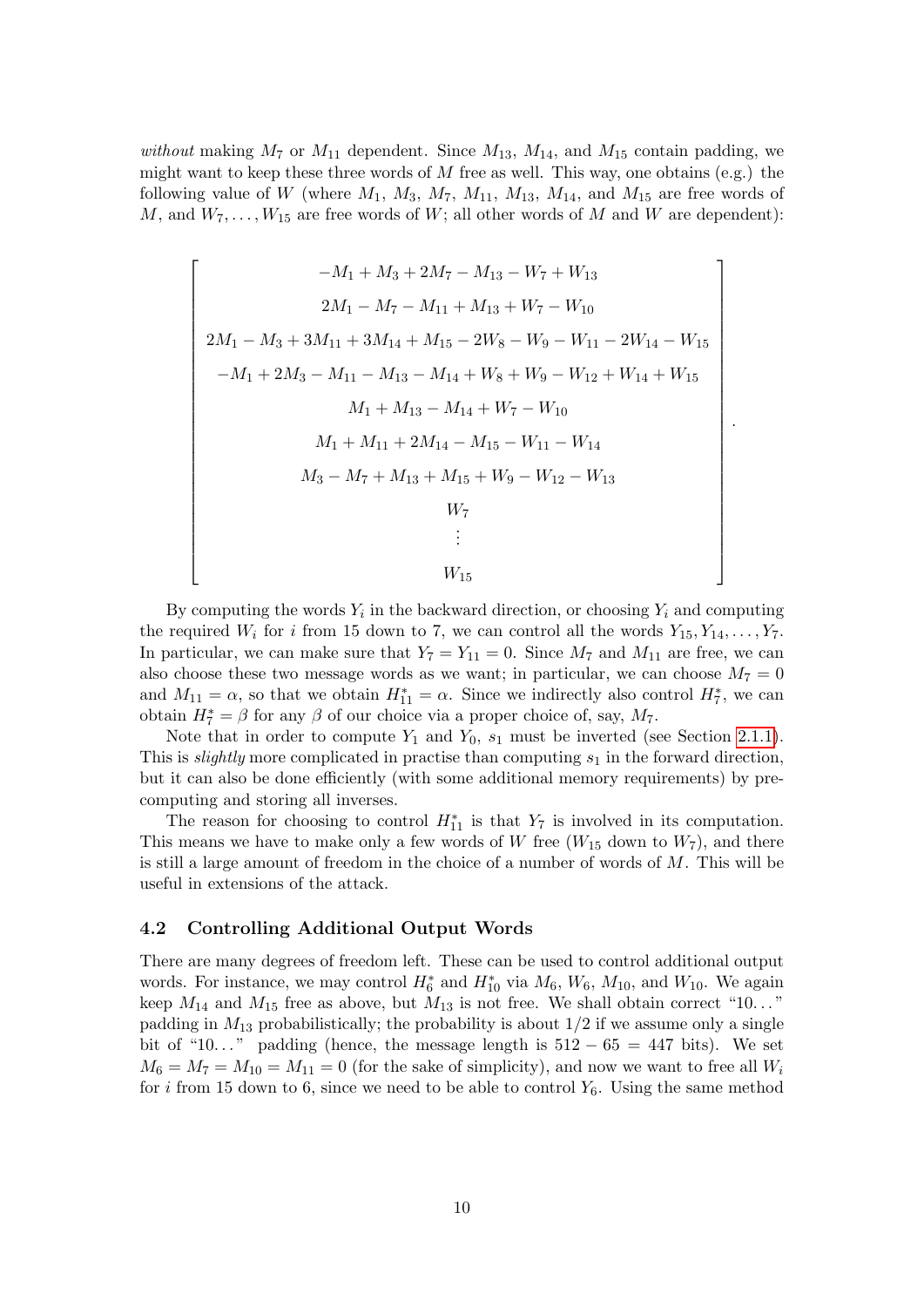as in the previous examples, we obtain the vector

$$
\begin{bmatrix}\n2M_{14} + M_{15} - W_6 - 2W_7 - 2W_8 - W_9 + W_{12} - 2W_{14} - 2W_{15} \\
-M_{14} - M_{15} + W_6 + W_8 - W_{10} + W_{13} + W_{14} + W_{15} \\
2M_{14} + M_{15} - W_7 - W_8 - W_{11} - W_{12} - W_{14} \\
2M_{14} + M_{15} - W_6 - 2W_7 - 2W_8 - W_9 + W_{12} - W_{13} - 2W_{14} - 2W_{15} \\
-2M_{14} - M_{15} + W_6 + W_7 + W_8 - W_{10} + W_{13} + W_{14} + W_{15} \\
2M_{14} - M_{15} - W_7 - W_{11} - W_{14} \\
W_6 \\
\vdots \\
W_{15}\n\end{bmatrix}
$$

.

We now control the four output words  $H_6^*$ ,  $H_7^*$ ,  $H_{10}^*$ , and  $H_{11}^*$  via  $W_6$ ,  $W_7$ ,  $W_{10}$ , and  $W_{11}$ . The time complexity of this attack is about 2, since we need correct "10..." padding in  $M_{13}$ , but we have no (direct) control over this message word.

## 4.3 Other Variants of BMW

The same technique as described above for BMW-256 can be applied to BMW-512. In fact, for BMW-512, length padding takes up only one message word, and therefore we have enough freedom to ensure correct "10..." padding with probability 1.

Obviously, the attacks also apply to BMW-224 and BMW-384, since these differ from BMW-256 and BMW-512 (respectively) only in the initial value and the final truncation.

## 4.4 Applications

After truncation, two out of eight (or out of six or seven in the case of BMW-384 and BMW-224, respectively) output words can be given any value chosen by the attacker. This control can be used to carry out pseudo-attacks, i.e., attacks in which the attacker is free to choose the initial value of the hash function. Example pseudo-attacks are pseudocollision, pseudo-preimage, and pseudo-second preimage attacks. The time complexities of these attacks on BMW correspond to brute force attacks on  $3/4$  of the output bits (or  $2/3$  or  $5/7$  in the case of BMW-384 and BMW-224, respectively). Hence, the time complexity is reduced compared to an ideal hash function. Table [5](#page-11-0) summarises the attack complexities for the three types of attack on the four variants of Blue Midnight Wish. Memory requirements are negligible.

As mentioned, pseudo-attacks are attacks in which the attacker is free to choose the initial value of the hash function. In the case of pseudo-collision and pseudo-second preimage attacks, the two colliding messages will generally assume two different initial values.

## 4.5 Available Degrees of Freedom

Clearly, in these attacks we do not have to choose  $Z$  to be all-zero, we can choose it to be anything we want. Also, we have lots of freedom in the choice of  $M_6$ ,  $M_7$ ,  $M_{10}$ ,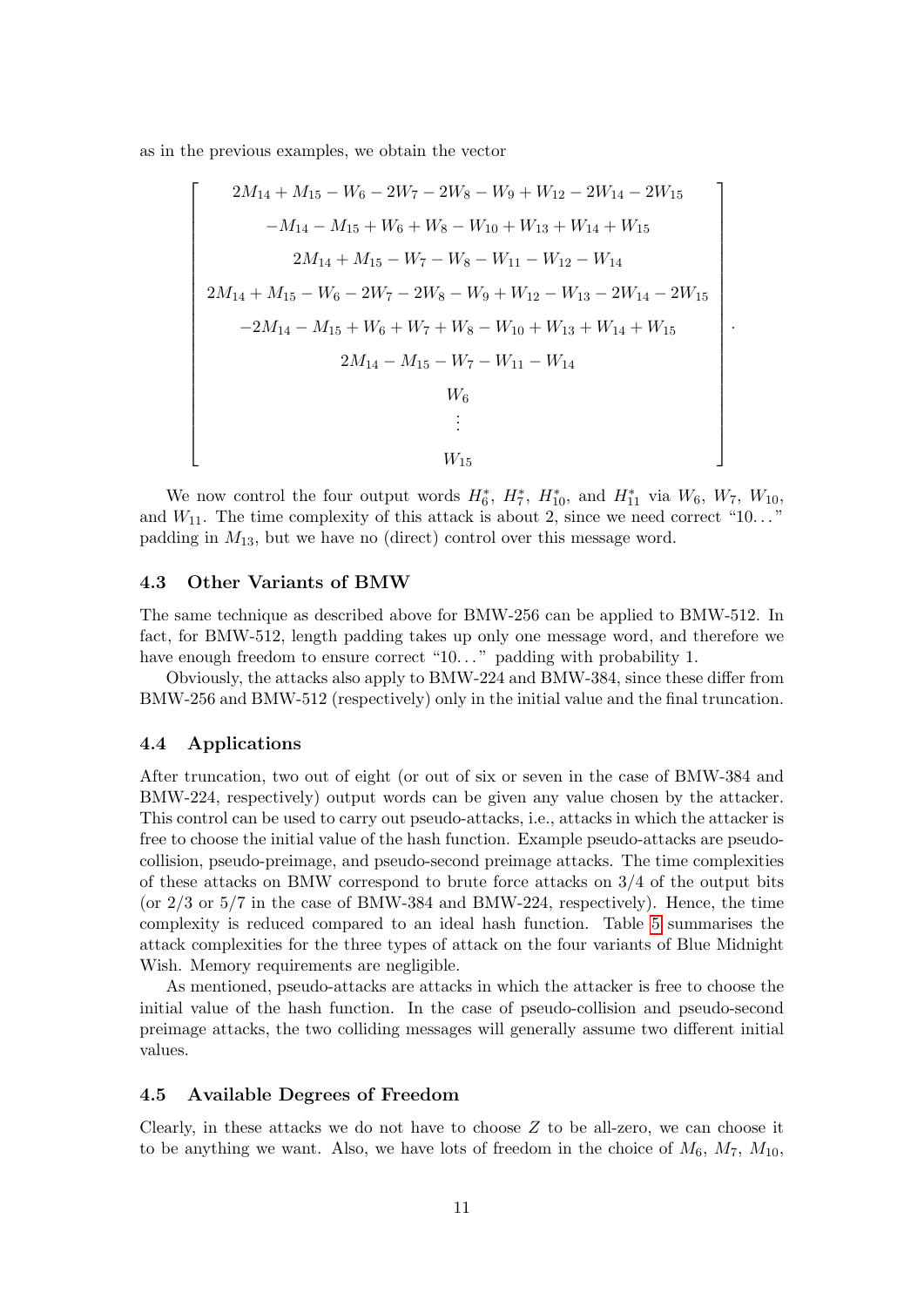<span id="page-11-0"></span>

| Variant        | Pseudo-collision      | Pseudo-(second) preimage |
|----------------|-----------------------|--------------------------|
| <b>BMW-224</b> | $2^{81}$ $(2^{112})$  | $2^{161}$ $(2^{224})$    |
| BMW-256        | $2^{97}$ $(2^{128})$  | $2^{193}$ $(2^{256})$    |
| <b>BMW-384</b> | $2^{128}$ $(2^{192})$ | $2^{256}$ $(2^{384})$    |
| BMW-512        | $2^{192}$ $(2^{256})$ | $2^{384}$ $(2^{512})$    |

Table 5: Pseudo-attack complexities on the four Blue Midnight Wish variants (in brackets, birthday/brute force complexities).

 $M_{11}$ ,  $H_6^*$ , and  $H_7^*$  to get the desired values of  $H_{10}^*$  and  $H_{11}^*$ . The choices we made in the examples above were only to simplify expressions. The available degrees of freedom may be useful in extensions of the attacks; however, so far we did not succeed in doing this.

## 4.6 Some Examples

As a proof of concept, we now give some examples where output words  $H_6^*$ ,  $H_7^*$ ,  $H_{10}^*$ , and  $H_{11}^*$  are controlled (set to zeros). All words are written in (little endian) hexadecimal.

## 4.6.1 BMW-256.

With chaining input

 $H = (ca9f6a93, 3cf76d1d, 9e4dc0d0, c3c23fdc, a9dbaa8d, fc21aac3, 9b4025d4, 9cc22fd7,$ 61d87164, 798a37d0, 600c7d3d, 34e25b56, ed8daa32, 6cf3fb69, 30fab149, dc9bd4c2)

and message input (including padding)

```
M = (0803a93a, 5013d06d, ebd8f1b6, ada77a2b, 41491ede, 3af1638e, 00000000, 00000000,7445bdbc, 90eec654, 00000000, 00000000, 610b24e8, 11a24bca, 000001bf, 00000000),
```
the output of the compression function is

H<sup>∗</sup> = (a321e2f8, ec7c4e0a, 47f45671, 2009f6ed, 964a5ce7, 5c4fce1d, 00000000, 00000000, 2d7273b0, 928f72bc, 00000000, 00000000, 6ca15abe, 3fa46015, b16696b4, f6ad9f5c).

Hence, if  $H$  as defined above had been the initial value of BMW-256, then the message M would hash to

b073722dbc728f920000000000000000be5aa16c1560a43fb49666b15c9fadf6.

Finding this chaining/message pair required the equivalent of two compression function calls.

#### 4.6.2 BMW-512.

An example for BMW-512 is the following. With chaining input

 $H =$  (ff95021298b8053b, bcc99f334f6e20af, 7387085dbb945b21, a6e3e0c15e1518d3, ac1269c4776c3dce, 862544c1ccc9b56e, ba4d394db6052685, fd9cbbf7da10c97c, d5fb04f37d785c9d, 5369199dce565dd4, 7bdc4c99a89666a9, 5c856b804801cf84, a9d3c3347f1e1021, 7cb27b3b516d1642, 2b80503146c44e2b, 130d06d4893028ba)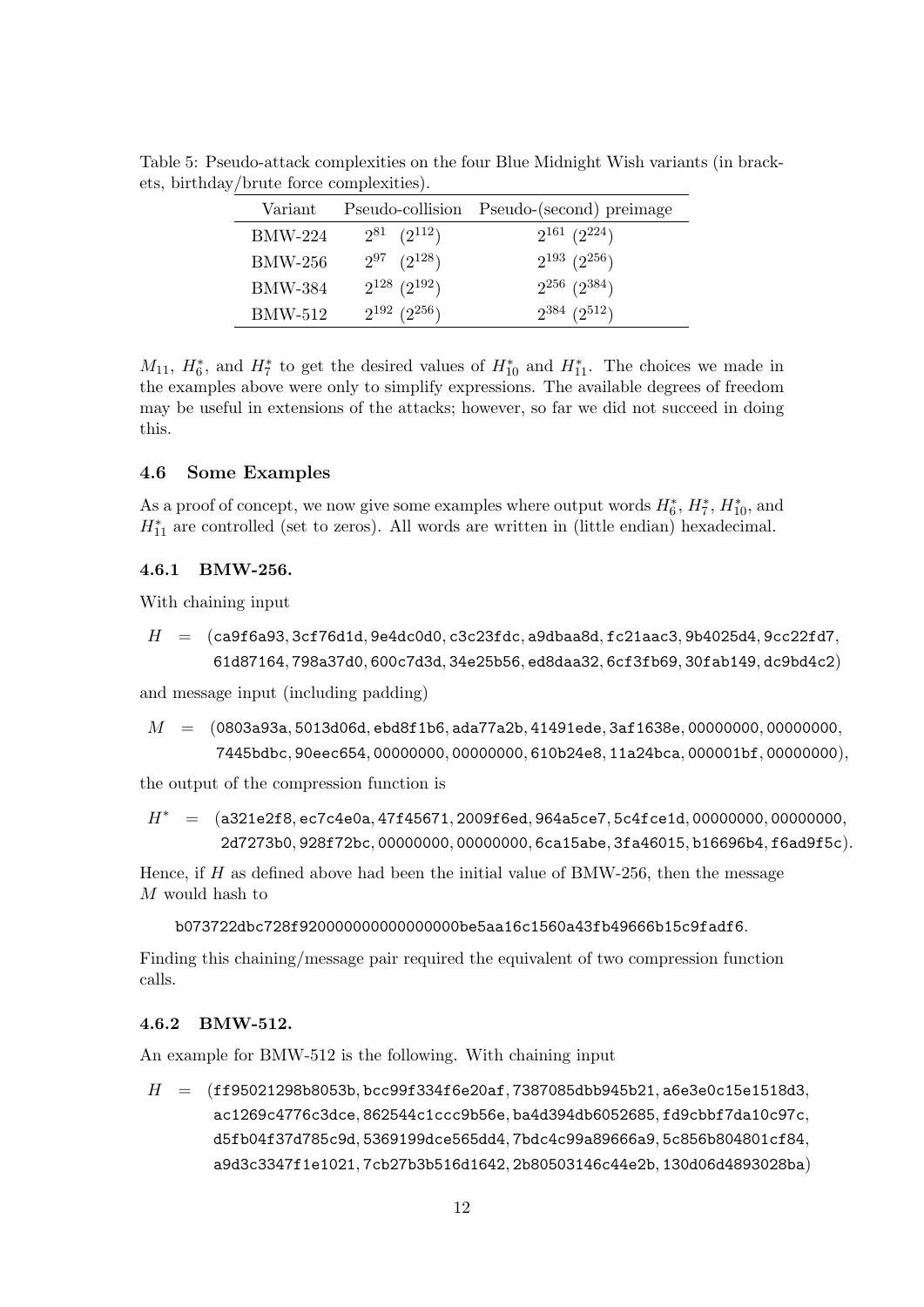and message input (including padding)

 $M = (1462e93afb35c1cc, da9f0d9ea7f0d9ec, 57b861f574387fb3, d8db2240ca1fdcca,$ 0b2aee5199e34ed8, 00d79aaa54b1b95e, 0000000000000000, 0000000000000000, 2de5cb945577564d, cc627a486df4b73d, 0000000000000000, 0000000000000000, a4791f4f65cd3bf3, 63cfeaaf0067f03c, 0100000000000000, 00000000000003bf),

the output of the compression function is

 $H^* = (88e74c537efd26d4, 1ac48d4de6bc9df7, dbc7bd6d95876c96, 593ce88619782657,$ ff01649945976d60, 6df14428399268cd, 0000000000000000, 0000000000000000, f63e5fc6672c86f8, 100b2869c2be6b8f, 0000000000000000, 0000000000000000, e63005f1f87f3560, af255aa7c7e0f16c, a7652904d6f61a35, b7dadc75cabe3b7b).

Hence, if the initial value of BMW-512 would be equal to the chaining variable above, then the 512-bit message digest would be

f8862c67c65f3ef68f6bbec269280b1000000000000000000000000000000000 60357ff8f10530e66cf1e0c7a75a25af351af6d6042965a77b3bbeca75dcdab7.

Finding this chaining/message pair required the equivalent of one compression function call.

# <span id="page-12-2"></span>5 Conclusion

We have described a number of weaknesses in the Blue Midnight Wish hash function.

The weaknesses lead to attacks in which the adversary is allowed to choose the initial value of the hash function. It is by no means straightforward to extend the attacks to full-blown attacks using the given initial values of the BMW variants. Meet-in-themiddle attacks also do not seem possible since BMW uses an internal state that is at least twice as large as the output of the hash function.

The attacks apparently do not apply to the tweaked version of BMW.

## References

- <span id="page-12-1"></span>[1] D. J. Bernstein and T. Lange (editors). eBACS: ECRYPT Benchmarking of Cryptographic Systems, August 2009. Available: [http://bench.cr.yp.to/](http://bench.cr.yp.to/results-hash.html) [results-hash.html](http://bench.cr.yp.to/results-hash.html) (2009/08/26).
- <span id="page-12-3"></span>[2] I. Damgård. A Design Principle for Hash Functions. In G. Brassard, editor, Advances in Cryptology – CRYPTO '89, Proceedings, volume 435 of Lecture Notes in Computer Science, pages 416–427. Springer, 1990.
- <span id="page-12-0"></span>[3] D. Gligoroski, V. Klíma, S. J. Knapskog, M. El-Hadedy, J. Amundsen, and S. F. Mjølsnes. Cryptographic Hash Function Blue Midnight Wish. SHA-3 Algorithm Submission, October 2008. Available: [http://people.item.ntnu.no/~danilog/](http://people.item.ntnu.no/~danilog/Hash/BMW/Supporting_Documentation/BlueMidnightWishDocumentation.pdf) [Hash/BMW/Supporting\\_Documentation/BlueMidnightWishDocumentation.pdf](http://people.item.ntnu.no/~danilog/Hash/BMW/Supporting_Documentation/BlueMidnightWishDocumentation.pdf)  $(2009/04/07)$ .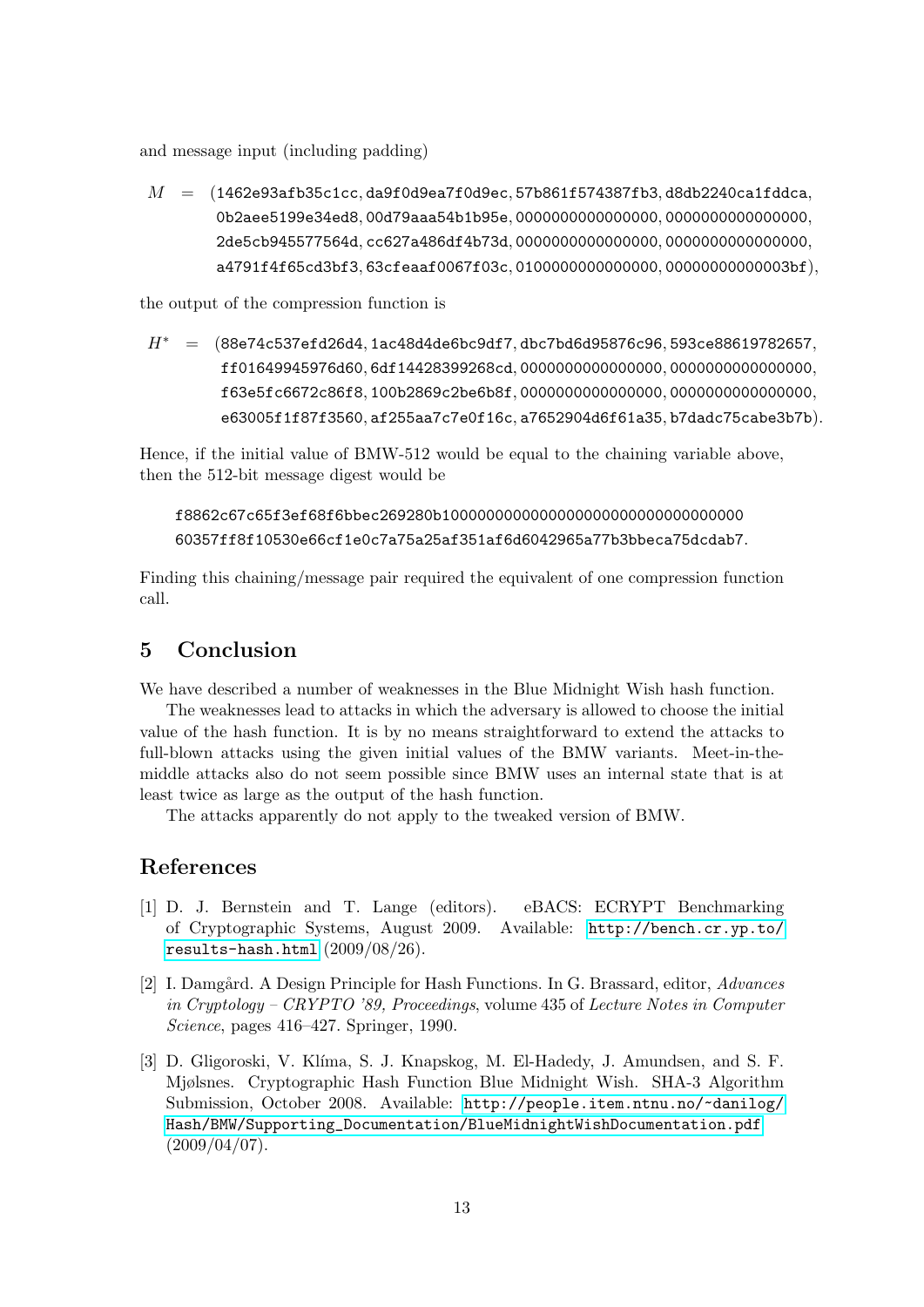- <span id="page-13-1"></span>[4] R. C. Merkle. One Way Hash Functions and DES. In G. Brassard, editor, Advances in Cryptology – CRYPTO '89, Proceedings, volume 435 of Lecture Notes in Computer Science, pages 428–446. Springer, 1990.
- <span id="page-13-0"></span>[5] National Institute of Standards and Technology. The SHA-3 competition website. Available: <http://csrc.nist.gov/groups/ST/hash/sha-3/index.html> (2009/08/26).
- <span id="page-13-3"></span>[6] S. S. Thomsen. A near-collision attack on the Blue Midnight Wish compression function. Manuscript, November 2008. Available: [http://www.mat.dtu.dk/people/S.](http://www.mat.dtu.dk/people/S.Thomsen/bmw/nc-compress.pdf) [Thomsen/bmw/nc-compress.pdf](http://www.mat.dtu.dk/people/S.Thomsen/bmw/nc-compress.pdf) (2009/09/09).

# <span id="page-13-2"></span>A Details of P

P is a permutation that corresponds to first multiplying the input by a matrix C, and then applying reasonably simple permutations to each word. The matrix  $C$  is defined in the same way for all variants of BMW. We have

|       | $\theta$         | $\theta$         | $\Omega$       | $\Omega$         | $\Omega$         | 1                |                  | $0 -1$           | $\overline{0}$   | $\overline{0}$   | 1                | $\theta$         | $\overline{0}$   | 1                | $\mathbf{1}$     | $\Omega$         |  |
|-------|------------------|------------------|----------------|------------------|------------------|------------------|------------------|------------------|------------------|------------------|------------------|------------------|------------------|------------------|------------------|------------------|--|
|       | $\theta$         | $\theta$         | $\overline{0}$ | $\overline{0}$   | $\theta$         | $\overline{0}$   | $\mathbf{1}$     |                  | $0 -1$           | $\overline{0}$   | $\boldsymbol{0}$ | $\mathbf{1}$     | $\overline{0}$   | $\boldsymbol{0}$ | $\mathbf{1}$     | $^{-1}$          |  |
|       | 1                | $\theta$         | $\overline{0}$ | $\overline{0}$   | $\boldsymbol{0}$ | $\boldsymbol{0}$ | $\boldsymbol{0}$ | $\mathbf{1}$     | $\boldsymbol{0}$ | $\mathbf{1}$     | $\overline{0}$   | $\overline{0}$   | $-1$             | $\boldsymbol{0}$ | $\boldsymbol{0}$ | $\mathbf 1$      |  |
|       | $\mathbf{1}$     | $^{-1}$          | $\Omega$       | $\overline{0}$   | $\theta$         | $\overline{0}$   | $\theta$         | $\overline{0}$   | $\mathbf{1}$     | $\overline{0}$   | $-1$             | $\overline{0}$   | $\theta$         | $\mathbf{1}$     | $\theta$         | $\theta$         |  |
|       | $\theta$         | $\mathbf{1}$     | $\mathbf{1}$   | $\boldsymbol{0}$ | $\boldsymbol{0}$ | $\boldsymbol{0}$ | $\boldsymbol{0}$ | $\boldsymbol{0}$ | $\boldsymbol{0}$ | $\mathbf{1}$     | $\overline{0}$   | $-1$             | $\overline{0}$   | $\overline{0}$   | $-1$             | $\theta$         |  |
|       | $\theta$         | $\overline{0}$   | $-1$           | $\mathbf{1}$     | $\boldsymbol{0}$ | $\overline{0}$   | $\boldsymbol{0}$ | $\boldsymbol{0}$ | $\boldsymbol{0}$ | $\boldsymbol{0}$ | $\mathbf{1}$     | $\overline{0}$   | $-1$             | $\boldsymbol{0}$ | $\theta$         | $\mathbf{1}$     |  |
|       | $-1$             | $\Omega$         | $\overline{0}$ | $-1$             | $\mathbf{1}$     | $\overline{0}$   | $\theta$         | $\overline{0}$   | $\overline{0}$   | $\theta$         | $\overline{0}$   | $-1$             | $\overline{0}$   | $\mathbf{1}$     | $\overline{0}$   | $\Omega$         |  |
|       | $\overline{0}$   | $\mathbf{1}$     | $\overline{0}$ | $\overline{0}$   | $-1$ $-1$        |                  | $\theta$         | $\boldsymbol{0}$ | $\boldsymbol{0}$ | $\boldsymbol{0}$ | $\overline{0}$   | $\overline{0}$   | $-1$             | $\overline{0}$   | $-1$             | $\theta$         |  |
| $C =$ | $\overline{0}$   | $\boldsymbol{0}$ | $\mathbf{1}$   | $\overline{0}$   |                  | $0 -1 -1$        |                  | $\overline{0}$   | $\boldsymbol{0}$ | $\boldsymbol{0}$ | $\overline{0}$   | $\boldsymbol{0}$ | $\overline{0}$   | $\mathbf{1}$     | $\overline{0}$   | $-1$             |  |
|       | $\mathbf{1}$     | $\Omega$         | $\overline{0}$ | $-1$             | $\theta$         | $\theta$         |                  | $1 -1$           | $\overline{0}$   | $\overline{0}$   | $\overline{0}$   | $\overline{0}$   | $\overline{0}$   | $\theta$         | $\mathbf{1}$     | $\theta$         |  |
|       | $\overline{0}$   | $-1$             | $\overline{0}$ | $\overline{0}$   | $-1$             | $\overline{0}$   |                  | $0 -1$           | $\mathbf{1}$     | $\boldsymbol{0}$ | $\boldsymbol{0}$ | $\boldsymbol{0}$ | $\boldsymbol{0}$ | $\boldsymbol{0}$ | $\boldsymbol{0}$ | $\mathbf{1}$     |  |
|       | $-1$             | $\overline{0}$   | $-1$           | $\overline{0}$   | $\overline{0}$   | $-1$             | $\overline{0}$   | $\overline{0}$   | $\mathbf{1}$     | $\mathbf{1}$     | $\boldsymbol{0}$ | $\boldsymbol{0}$ | $\overline{0}$   | $\boldsymbol{0}$ | $\overline{0}$   | $\overline{0}$   |  |
|       | $\theta$         | $\mathbf{1}$     | $\Omega$       | $\mathbf 1$      | $\overline{0}$   | $\overline{0}$   | $-1$             | $\overline{0}$   | $\boldsymbol{0}$ | $-1$             | $\mathbf{1}$     | $\overline{0}$   | $\overline{0}$   | $\overline{0}$   | $\theta$         | $\theta$         |  |
|       | $\boldsymbol{0}$ | $\theta$         | $\mathbf{1}$   | $\boldsymbol{0}$ | $\mathbf{1}$     | $\overline{0}$   | $\overline{0}$   | $\mathbf{1}$     | $\boldsymbol{0}$ | $\boldsymbol{0}$ | $\mathbf{1}$     | $\mathbf{1}$     | $\boldsymbol{0}$ | $\boldsymbol{0}$ | $\boldsymbol{0}$ | $\overline{0}$   |  |
|       | $\theta$         | $\overline{0}$   | $\overline{0}$ | $\mathbf{1}$     | $\overline{0}$   | $-1$             | $\overline{0}$   | $\overline{0}$   | $\mathbf{1}$     | $\overline{0}$   | $\overline{0}$   | $-1$             | $-1$             | $\theta$         | $\theta$         | $\overline{0}$   |  |
|       | $\overline{0}$   | $\theta$         | $\theta$       | $\overline{0}$   | $-1$             | $\overline{0}$   | $-1$             | $\boldsymbol{0}$ | $\boldsymbol{0}$ | $-1$             | $\theta$         | $\theta$         | $\mathbf{1}$     | $\mathbf 1$      | $\boldsymbol{0}$ | $\boldsymbol{0}$ |  |
|       |                  |                  |                |                  |                  |                  |                  |                  |                  |                  |                  |                  |                  |                  |                  |                  |  |

Note that **C** is invertible modulo  $2^{32}$  and modulo  $2^{64}$ , but we omit a specification of the inverses.

As an example, if the input is the vector X, and  $T = \mathbf{C} \cdot X$ , then (e.g.)  $T_0 = X_5$  –  $X_7 + X_{10} + X_{13} + X_{14}$  mod  $2^w$ . The output  $Y = P(X)$  is computed as  $Y_i \leftarrow s_{i \mod 5}(T_i)$ for  $0 \le i < 16$ , where the permutations  $s_i$ ,  $0 \le i \le 4$ , are defined in Appendix [B.](#page-14-0)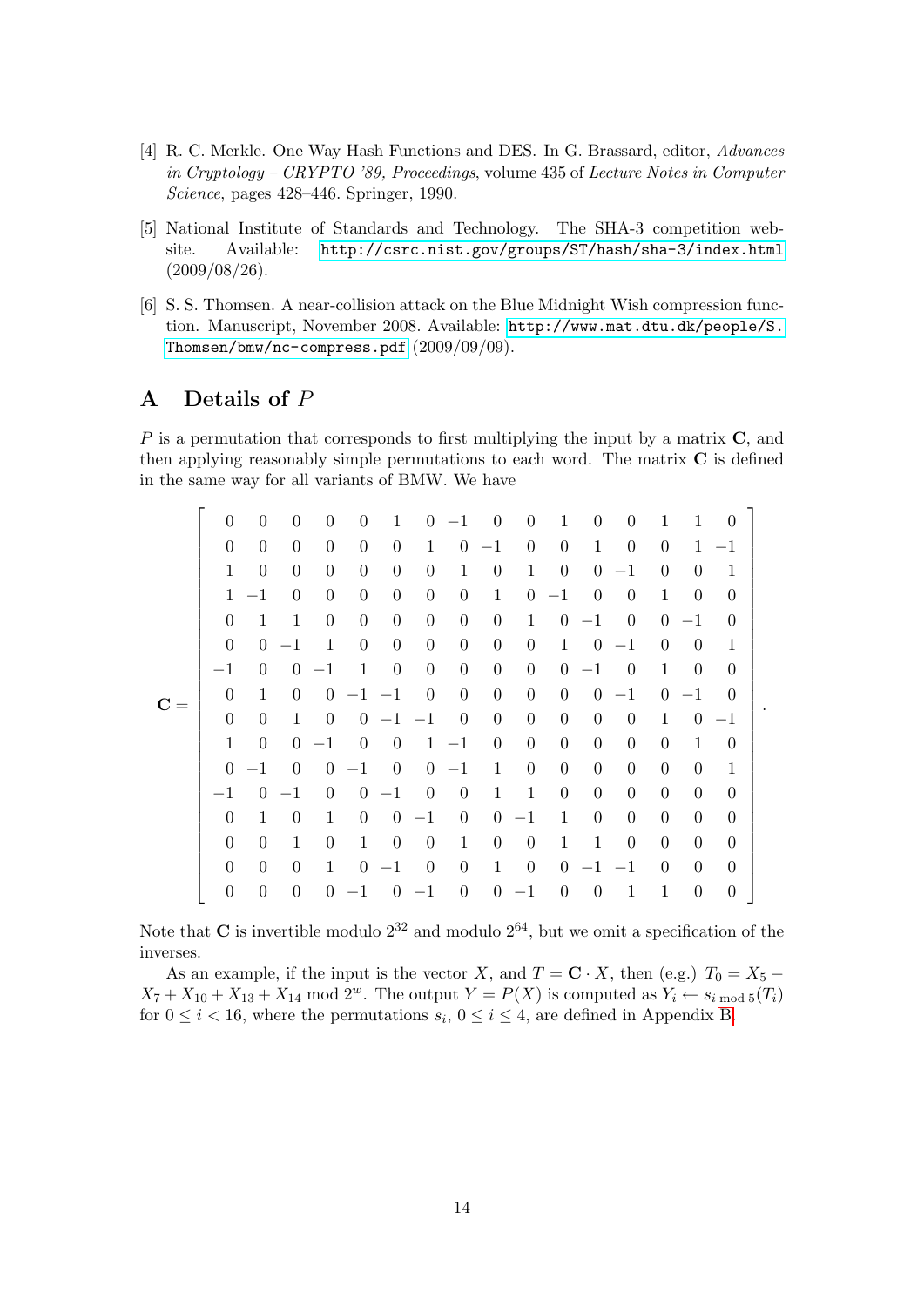# <span id="page-14-0"></span>**B** Sub-functions used in  $P$  and  $f_1$

The sub-functions  $s_i$ ,  $0 \le i \le 4$ , and  $r_i$ ,  $1 \le i \le 7$ , used in P and in  $f_1$  are defined as follows.

| $BMW-224$ and $BMW-256$                                       | $BMW-384$ and $BMW-512$                                       |
|---------------------------------------------------------------|---------------------------------------------------------------|
| $s_0(x) = x^{*1} \oplus x^{*3} \oplus x^{*4} \oplus x^{*19}$  | $s_0(x) = x^{3} \oplus x^{3} \oplus x^{3}$                    |
| $s_1(x) = x^{*1} \oplus x^{*2} \oplus x^{*3} \oplus x^{*23}$  | $s_1(x) = x^{*1} \oplus x^{*2} \oplus x^{*13} \oplus x^{*43}$ |
| $s_2(x) = x^{32} \oplus x^{31} \oplus x^{322} \oplus x^{325}$ | $s_2(x) = x^{32} \oplus x^{31} \oplus x^{32} \oplus x^{33}$   |
| $s_3(x) = x^{32} \oplus x^{32} \oplus x^{315} \oplus x^{329}$ | $s_3(x) = x^{32} \oplus x^{32} \oplus x^{328} \oplus x^{335}$ |
| $s_4(x) = x^{3} \oplus x$                                     | $s_4(x) = x^{3} \oplus x$                                     |
| $s_5(x) = x^{32} \oplus x$                                    | $s_5(x) = x^{32} \oplus x$                                    |
| $r_1(x) = x^{\lll 3}$                                         | $r_1(x) = x^{\lll 5}$                                         |
| $r_2(x) = x^{\lll 7}$                                         | $r_2(x) = x^{\lll 11}$                                        |
| $r_3(x) = x^{\lll 13}$                                        | $r_3(x) = x^{\lll 27}$                                        |
| $r_4(x) = x^{\lll 16}$                                        | $r_4(x) = x^{\lll 32}$                                        |
| $r_5(x) = x^{\lll 19}$                                        | $r_5(x) = x^{\lll 37}$                                        |
| $r_6(x) = x^{\lll 23}$                                        | $r_6(x) = x^{\lll 43}$                                        |
| $r_7(x) = x^{\lll 27}$                                        | $r_7(x) = x^{\lll 53}$                                        |

# <span id="page-14-1"></span>C Inverses of the matrix B used in  $f_1$

The matrix B introduced in Section [2.1.1](#page-2-2) is defined as

| $\mathbf{1}$   | $\overline{0}$   | $\overline{0}$   | 1                | $\overline{0}$   | $\theta$         | $\boldsymbol{0}$ | $\boldsymbol{0}$ | $\overline{0}$   | $\overline{0}$   | $-1$             | $\overline{0}$   | $\theta$         | $\overline{0}$   | $\overline{0}$   | $\overline{0}$ |  |
|----------------|------------------|------------------|------------------|------------------|------------------|------------------|------------------|------------------|------------------|------------------|------------------|------------------|------------------|------------------|----------------|--|
| $\overline{0}$ | $\mathbf{1}$     | $\boldsymbol{0}$ | $\boldsymbol{0}$ | $\mathbf{1}$     | $\boldsymbol{0}$ | $\boldsymbol{0}$ | $\boldsymbol{0}$ | $\boldsymbol{0}$ | $\boldsymbol{0}$ | $\boldsymbol{0}$ | $-1$             | $\overline{0}$   | $\boldsymbol{0}$ | $\boldsymbol{0}$ | $\overline{0}$ |  |
| $\overline{0}$ | $\boldsymbol{0}$ | $\mathbf{1}$     | $\overline{0}$   | $\boldsymbol{0}$ | $\mathbf{1}$     | $\boldsymbol{0}$ | $\boldsymbol{0}$ | $\boldsymbol{0}$ | $\boldsymbol{0}$ | $\boldsymbol{0}$ | $\boldsymbol{0}$ | $-1$             | $\theta$         | $\boldsymbol{0}$ | $\overline{0}$ |  |
| $\theta$       | $\boldsymbol{0}$ | $\boldsymbol{0}$ | $\mathbf{1}$     | $\boldsymbol{0}$ | $\boldsymbol{0}$ | $\mathbf{1}$     | $\boldsymbol{0}$ | $\boldsymbol{0}$ | $\boldsymbol{0}$ | $\boldsymbol{0}$ | $\overline{0}$   | $\boldsymbol{0}$ | $^{-1}$          | $\boldsymbol{0}$ | $\theta$       |  |
| $\overline{0}$ | $\boldsymbol{0}$ | $\boldsymbol{0}$ | $\overline{0}$   | $\mathbf{1}$     | $\boldsymbol{0}$ | $\boldsymbol{0}$ | $\mathbf{1}$     | $\boldsymbol{0}$ | $\boldsymbol{0}$ | $\boldsymbol{0}$ | $\boldsymbol{0}$ | $\boldsymbol{0}$ | $\boldsymbol{0}$ | $-1$             | $\theta$       |  |
| $\overline{0}$ | $\boldsymbol{0}$ | $\boldsymbol{0}$ | $\boldsymbol{0}$ | $\boldsymbol{0}$ | $\mathbf{1}$     | $\boldsymbol{0}$ | $\boldsymbol{0}$ | $\mathbf{1}$     | $\boldsymbol{0}$ | $\boldsymbol{0}$ | $\boldsymbol{0}$ | $\boldsymbol{0}$ | $\boldsymbol{0}$ | $\boldsymbol{0}$ | $-1$           |  |
| $-1$           | $\overline{0}$   | $\overline{0}$   | $\overline{0}$   | $\overline{0}$   | $\boldsymbol{0}$ | $\mathbf{1}$     | $\boldsymbol{0}$ | $\boldsymbol{0}$ | $\mathbf{1}$     | $\boldsymbol{0}$ | $\boldsymbol{0}$ | $\overline{0}$   | $\overline{0}$   | $\boldsymbol{0}$ | $\overline{0}$ |  |
| $\Omega$       | $^{-1}$          | $\boldsymbol{0}$ | $\theta$         | $\boldsymbol{0}$ | $\boldsymbol{0}$ | $\boldsymbol{0}$ | $\mathbf{1}$     | $\boldsymbol{0}$ | $\boldsymbol{0}$ | $\mathbf 1$      | $\boldsymbol{0}$ | $\boldsymbol{0}$ | $\boldsymbol{0}$ | $\boldsymbol{0}$ | $\overline{0}$ |  |
| $\theta$       | $\boldsymbol{0}$ | $-1$             | $\boldsymbol{0}$ | $\boldsymbol{0}$ | $\boldsymbol{0}$ | $\boldsymbol{0}$ | $\boldsymbol{0}$ | $\,1$            | $\boldsymbol{0}$ | $\boldsymbol{0}$ | $\mathbf{1}$     | $\boldsymbol{0}$ | $\boldsymbol{0}$ | $\boldsymbol{0}$ | $\overline{0}$ |  |
| $\overline{0}$ | $\overline{0}$   | $\boldsymbol{0}$ | $-1$             | $\overline{0}$   | $\boldsymbol{0}$ | $\boldsymbol{0}$ | $\boldsymbol{0}$ | $\boldsymbol{0}$ | $\mathbf{1}$     | $\boldsymbol{0}$ | $\boldsymbol{0}$ | $\mathbf{1}$     | $\boldsymbol{0}$ | $\boldsymbol{0}$ | $\overline{0}$ |  |
| $\overline{0}$ | $\boldsymbol{0}$ | $\boldsymbol{0}$ | $\boldsymbol{0}$ | $-1$             | $\boldsymbol{0}$ | $\boldsymbol{0}$ | $\boldsymbol{0}$ | $\boldsymbol{0}$ | $\boldsymbol{0}$ | $\mathbf 1$      | $\boldsymbol{0}$ | $\boldsymbol{0}$ | $\mathbf{1}$     | $\boldsymbol{0}$ | $\overline{0}$ |  |
| $\overline{0}$ | $\overline{0}$   | $\overline{0}$   | $\overline{0}$   | $\overline{0}$   | $-1$             | $\boldsymbol{0}$ | $\boldsymbol{0}$ | $\boldsymbol{0}$ | $\boldsymbol{0}$ | $\boldsymbol{0}$ | $\mathbf{1}$     | $\boldsymbol{0}$ | $\boldsymbol{0}$ | $\mathbf{1}$     | $\overline{0}$ |  |
| $\overline{0}$ | $\boldsymbol{0}$ | $\boldsymbol{0}$ | $\theta$         | $\theta$         | $\boldsymbol{0}$ | $-1$             | $\boldsymbol{0}$ | $\boldsymbol{0}$ | $\boldsymbol{0}$ | $\boldsymbol{0}$ | $\boldsymbol{0}$ | $\mathbf{1}$     | $\boldsymbol{0}$ | $\boldsymbol{0}$ | $\mathbf{1}$   |  |
| $1\,$          | $\boldsymbol{0}$ | $\boldsymbol{0}$ | $\boldsymbol{0}$ | $\boldsymbol{0}$ | $\boldsymbol{0}$ | $\boldsymbol{0}$ | $-1$             | $\boldsymbol{0}$ | $\boldsymbol{0}$ | $\boldsymbol{0}$ | $\boldsymbol{0}$ | $\boldsymbol{0}$ | $\mathbf{1}$     | $\boldsymbol{0}$ | $\overline{0}$ |  |
| $\overline{0}$ | $\mathbf{1}$     | $\boldsymbol{0}$ | $\overline{0}$   | $\overline{0}$   | $\boldsymbol{0}$ | $\boldsymbol{0}$ | $\boldsymbol{0}$ | $-1$             | $\boldsymbol{0}$ | $\boldsymbol{0}$ | $\boldsymbol{0}$ | $\overline{0}$   | $\boldsymbol{0}$ | $\mathbf{1}$     | $\overline{0}$ |  |
| $\overline{0}$ | $\overline{0}$   | $\mathbf{1}$     | $\overline{0}$   | $\boldsymbol{0}$ | $\boldsymbol{0}$ | $\boldsymbol{0}$ | $\boldsymbol{0}$ | $\boldsymbol{0}$ | $^{-1}$          | $\boldsymbol{0}$ | $\overline{0}$   | $\boldsymbol{0}$ | $\theta$         | $\boldsymbol{0}$ | $\mathbf 1$    |  |
|                |                  |                  |                  |                  |                  |                  |                  |                  |                  |                  |                  |                  |                  |                  |                |  |

.

It is circulant, meaning that each row is equal to the row above rotated one position to the right. The inverses modulo  $2^{32}$  and  $2^{64}$  are also circulant. The first row of